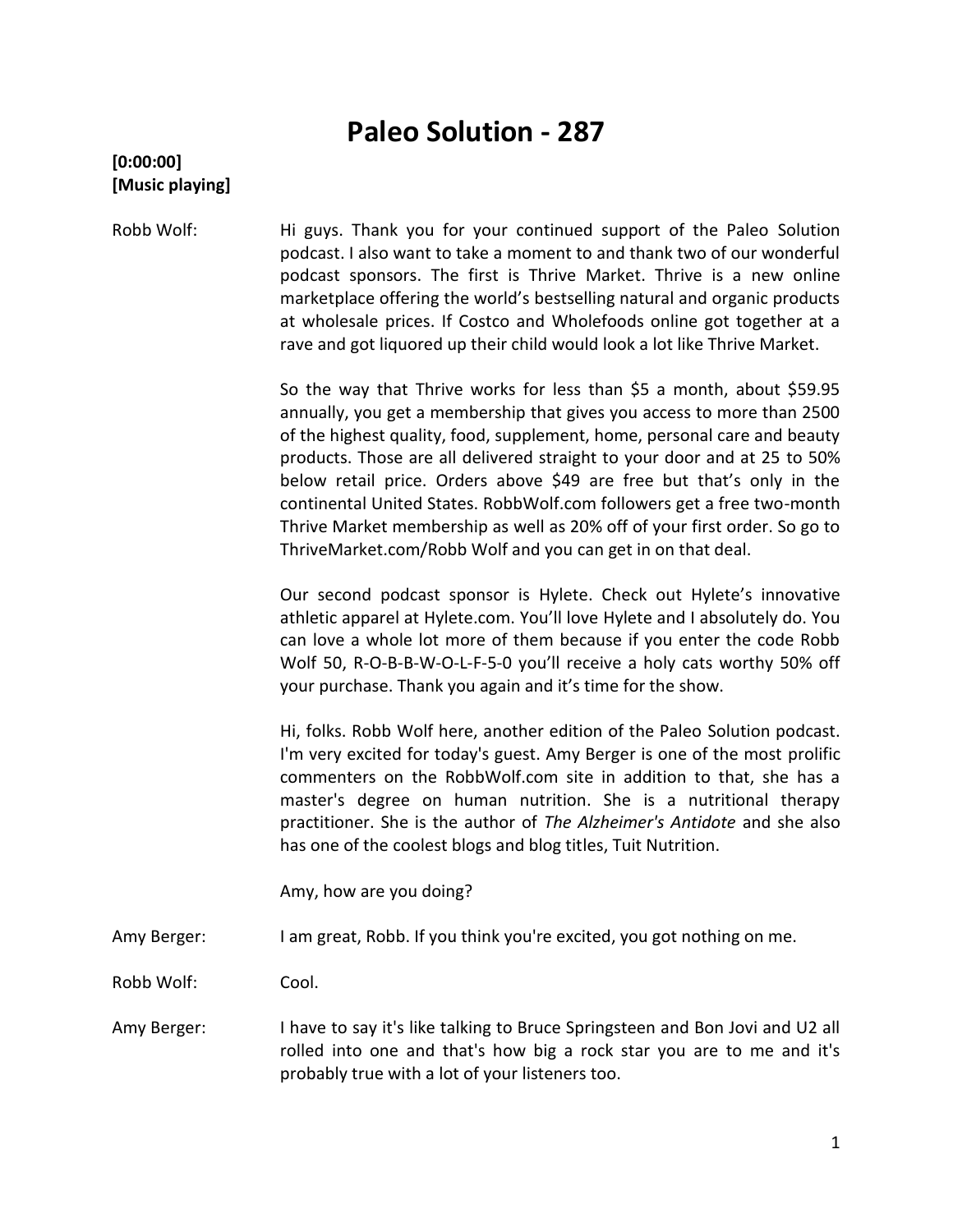- Robb Wolf: Thank you. I'm very honored. If that is the case, then we really raise your standards for rock star but thank you very, very much. So you just got back from doing a little bit work on the farm? What have you been up to with that?
- Amy Berger: I did. Like we were saying before we started rolling. I quit the government day job a couple of weeks ago and a local farm Brandywine, Maryland was short staffed and I know the farm managers and they kind of asked if I can just step in for two weeks and I've gotten my hands dirty. I have helped butcher and process some chickens and I'll tell you what if anyone out there does not understand why the good food cost what it does, I encourage you to spend a couple of days on a farm and you will never wonder again.
- Robb Wolf: Yeah, yeah. Absolutely. I just got back from a Polyface Farms gig. It's people and labor intensive to make the food good quality and to provide the best habitat you can for the animals that are living in that environment so it's a very different feel, very different scenario than the CAFO models.
- Amy Berger: It is. There're no days off. There's no vacation when you're a famer. Something is always breaking. Some animal needs to be fed. It's just absolutely nonstop.
- Robb Wolf: Yeah, yeah. So Amy tell folks about your background. You have a pretty interesting background. You've been in the military. You pursued a quite a lot of work in the understanding of human nutrition. Tell folks more about yourself.
- Amy Berger: Well yeah first I mean before I forget I want to say because I was in the military. I was just a little short, four years in the Air Force. And I want to thank you personally for the work that you do for the Special Forces community and the whole military and you and Kirk Parsley and also Dominic D'Agostino, all of you guys that are doing what you for the military. I just thank you personally and on behalf of all the veterans and military folks out there. So yeah, I was in the military but that wasn't really kind of the life for me and I ended up getting my masters in nutrition and like so many people I guess the way I came to it was I was kind of chubby all my life and I was chubby despite doing low cal, low fat, lots and lots of exercise. I've run to marathons. I wasn't lazy. I wasn't sitting on the coach eating bonbons all day and watching television. So something finally forced me to question why I was still chubby, why was I still inflamed. I don't even know how I stumbled upon it. I think I got a hold of the Atkins book one day and learned about low carb and a couple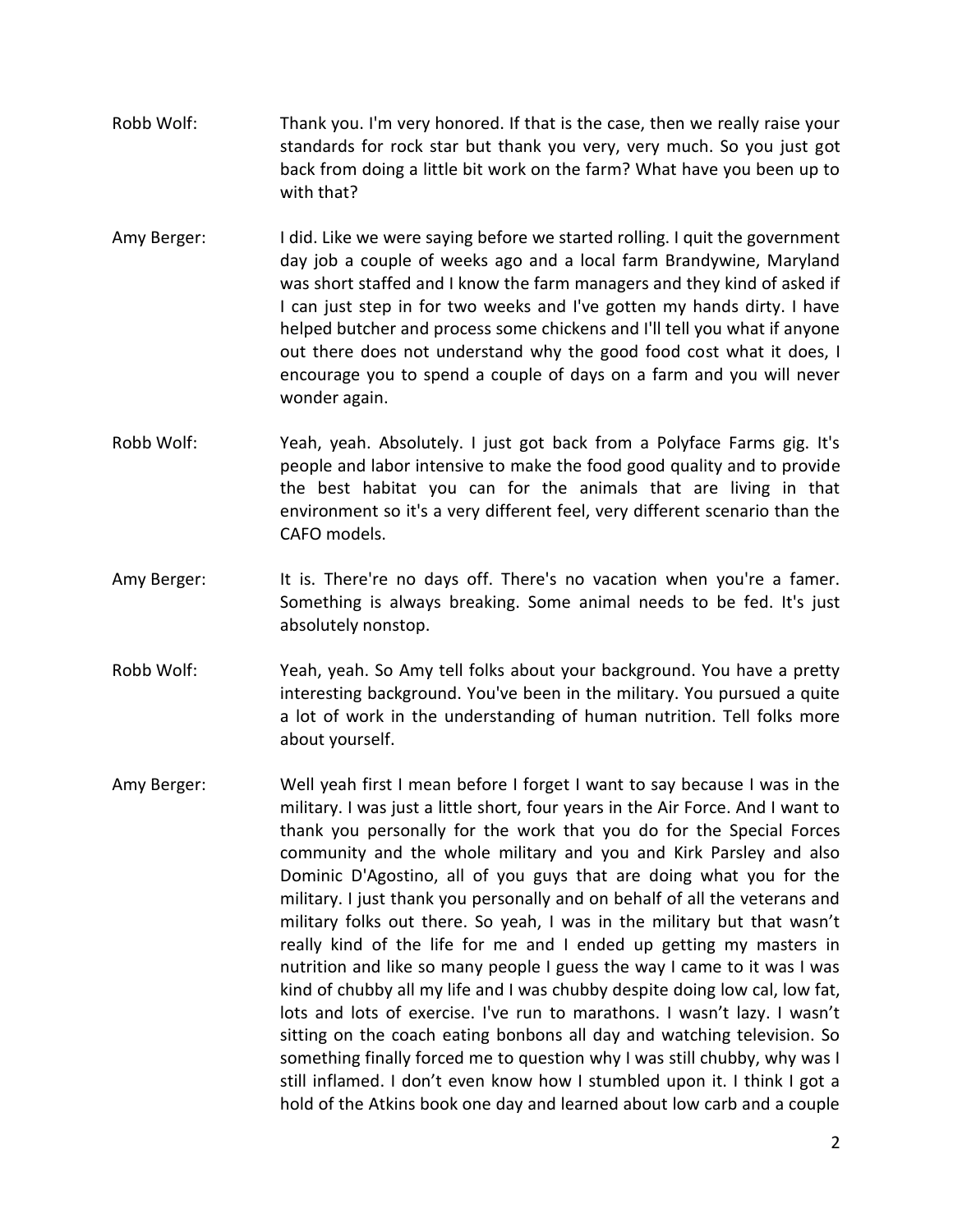of light bulbs went off and it just made sense to me and from then on I kind of just read everything I can get my hands on.

**[0:05:15]**

- Robb Wolf: Awesome. So clearly you know I've been trying to unravel some of my own health issues, 15 years of this and tweaking and fiddling and I definitely notice that I do better a little bit more on the lower carb side of things. There've been lots of swings in the pendulum from super low carb to drown yourself in potatoes. Where are you at on that spectrum? Like where's your kind of optimal fueling and best cognition and best physical performance?
- Amy Berger: I would say my--other than tending toward extra pounds on my body, thank god, I don't really have any major health issues. I don't have anything digestive going on. There's nothing autoimmune that I'm aware of anyway. So for me, it's really managing my weight and then I would say the best benefit of me when I'm very low carb is my mood. I tend to be far mo optimistic and glass half full than I normally am. I'm naturally very pessimistic and that kind of goes by the weight side when I'm in a nice good keto state. But my body comp seems to like slightly more carbs, not a ton but slightly more. I can actually handle some protein shakes post workout, maybe a little bit of fruit. So it's kind of like you, it's a balancing act and it's not cool because it is a balancing act and it's not that you can be a 100% one way and your body comp is good, your brain is good, you mood is good. You kind of have to be somewhere in between and constantly modulating all the different levers at the same time.
- Robb Wolf: Yeah. I have a really sharp young guy, Raf, we have a lot of Twitter discussions back and forth. We haven't been able to talk more extensively than that.
- Amy Berger: He's the one that posts lots of pictures of bone marrow and all kinds of--
- Robb Wolf: Yes. Yeah, yeah. Great guy and he is all over me. He just calls complete bullshit that my best physical performance isn't also the thing that best cognitive performance. My best cognitive performance is deep ketosis. I can motor along to in jujitsu but I just don't have that low gear and so I've trying to figure out kind of the middle ground between that. I've talked to like Grace Liu and some other folks that we're suspecting maybe some gut dysbiosis and so I'm doing new biome and all this stuff trying to figure that out but it's interesting. It's definitely an onion that never finishes getting peeled. So you had some exposure in all this initially from kind of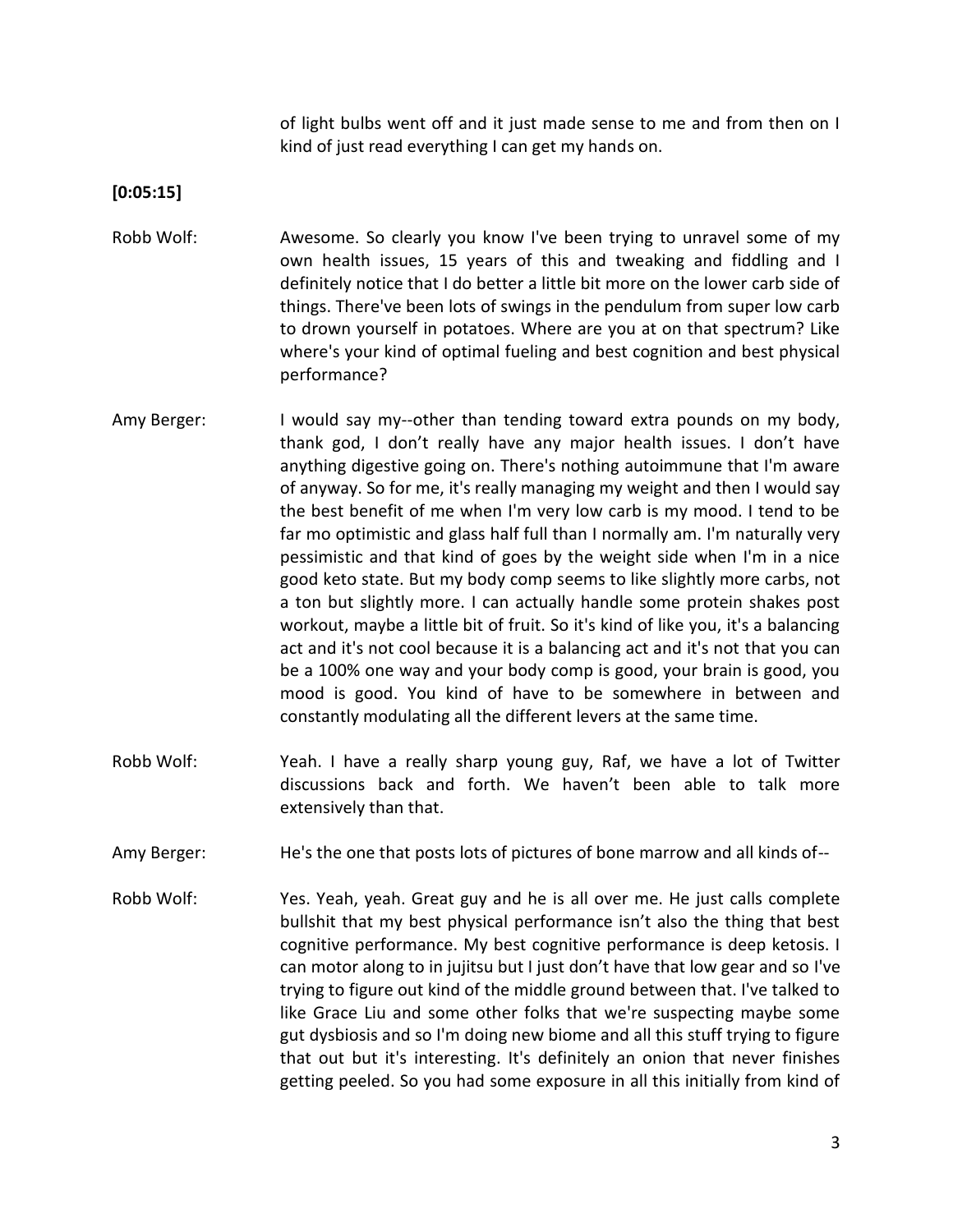Atkins low carb diet. How did paleo and Weston Price and all that stuff get on your radar?

- Amy Berger: The paleo, I actually think your blog was one of the ones I found first and it was a long, long time ago. You had kind of, no offense, but this stinky little site. You know what I'm talking about. It was a long time ago.
- Robb Wolf: Right, right. Yeah.
- Amy Berger: And now you have all the bells and whistles. But when I was learning about paleo it was a shift to more of food quality rather than because you can do a low carb diet any garbage and you'll lose weight and you may also get fairly healthy just from reducing insulin, reducing glucose and all that. But there might be a lot of other issues that don't go away until you get rid of let's say soy protein and low carb bar and shakes, things that you can on a low carb diet that aren't necessarily the healthiest things.
- Robb Wolf: Right.
- Amy Berger: And I think--I just started getting more interested in the proper animal husbandry aspect of it too. I worked on a very small farm in "Nowheresville" Pennsylvania a couple of years ago and that was my first introduction to how this was really done, chickens out on the grass and pigs eating whatever they can find. I know you know paleo and Weston Price has this sort of battle going on but overall, we have so much more in common than we disagree about. And I think the Weston Price Foundation also opened my eyes to a lot of these issues about alternative health and raising animals and growing produce the right way and there's so much more to the picture than just the food, you know?
- Robb Wolf: Right.
- Amy Berger: When we were talking before about low carb versus slightly higher carb for cognition or body comp, it's--I did six months in Iraq and when I was there, I was there I was in the best shape of my life and I was eating low carb but I was absolutely nowhere near ketogenic and of course not a grass fed steak in sight. I mean everything was probably coming from the mass companies. I won't name names. But these companies have produced massive amounts of food and yet I felt fantastic, I looked fantastic and I think it's because my routine was different too. I loved my work. I loved the people I worked with. I work a shift from noon to midnight which is sort of in tune my natural circadian rhythm and I think that helped. I think the diet was the foundation but just the fact that all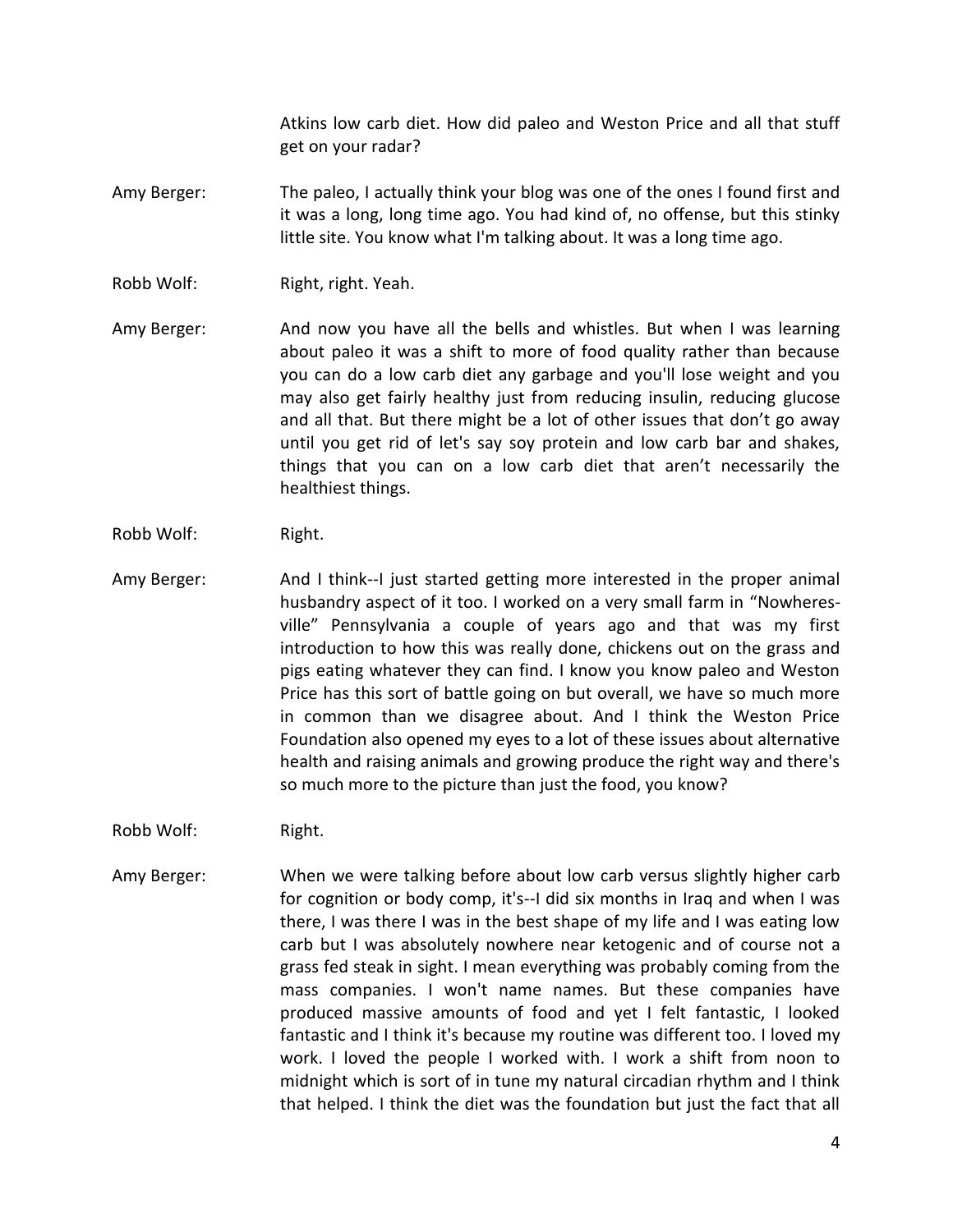the pieces of my life had come together in a way that worked for me meant that I had a lot more flexibility with my diet and I can still look and feel fantastic.

#### **[0:10:38]**

- Robb Wolf: Nice. Amy, there's a lot of debate in paleo low carb land whether or not women do more poorly on ketogenic type diets. There seems to be some leaning towards that. Why do think you're maybe a little different in that regard or what are your thoughts on that, women not doing as well on ketogenic diets?
- Amy Berger: Yeah. I have to say I mean for me personally I've never done a full, full keto for the very long term. I would say I'm much more low carb than I am ketogenic. So that's the first thing. And I think I agree with a lot of other people who think it maybe a caloric intake issue that you just aren't hungry enough to eat enough food and I think another issue that I don't think gets enough play is protein. I think women especially don't eat enough protein. You know they think, even on a ketogenic diet, they're still afraid of red meat. They think a little 3 ounce of chicken breast is enough for dinner and it's not especially if they're doing CrossFit, if they're doing some kind of intense exercise, I think they need more food. You know that doesn't have to be bread. It doesn't have to be potatoes but you can eat--I just think they're not eating enough protein. I really do.
- Robb Wolf: Interesting. Because one of the common problems with ketogenic diet is folks can look it like the paleo template which is pretty high protein and so they maybe start migrating too high in protein but you're kind of thinking that for women in particular, they maybe are just under eating in general and under eating protein. That's interesting.
- Amy Berger: I think so. I think there's even within the paleo world, women, they think 1200 to 1300 calories is enough and I don't know and I think maybe some--there's so many great things about fasting and everybody wants to fast now but you know fasting is not for everybody.

Robb Wolf: Right, right.

Amy Berger: I get a lot of clients that are hypoglycemic and I don't think that those people are the best candidates for fasting.

Robb Wolf: Shocker. Yeah, yeah.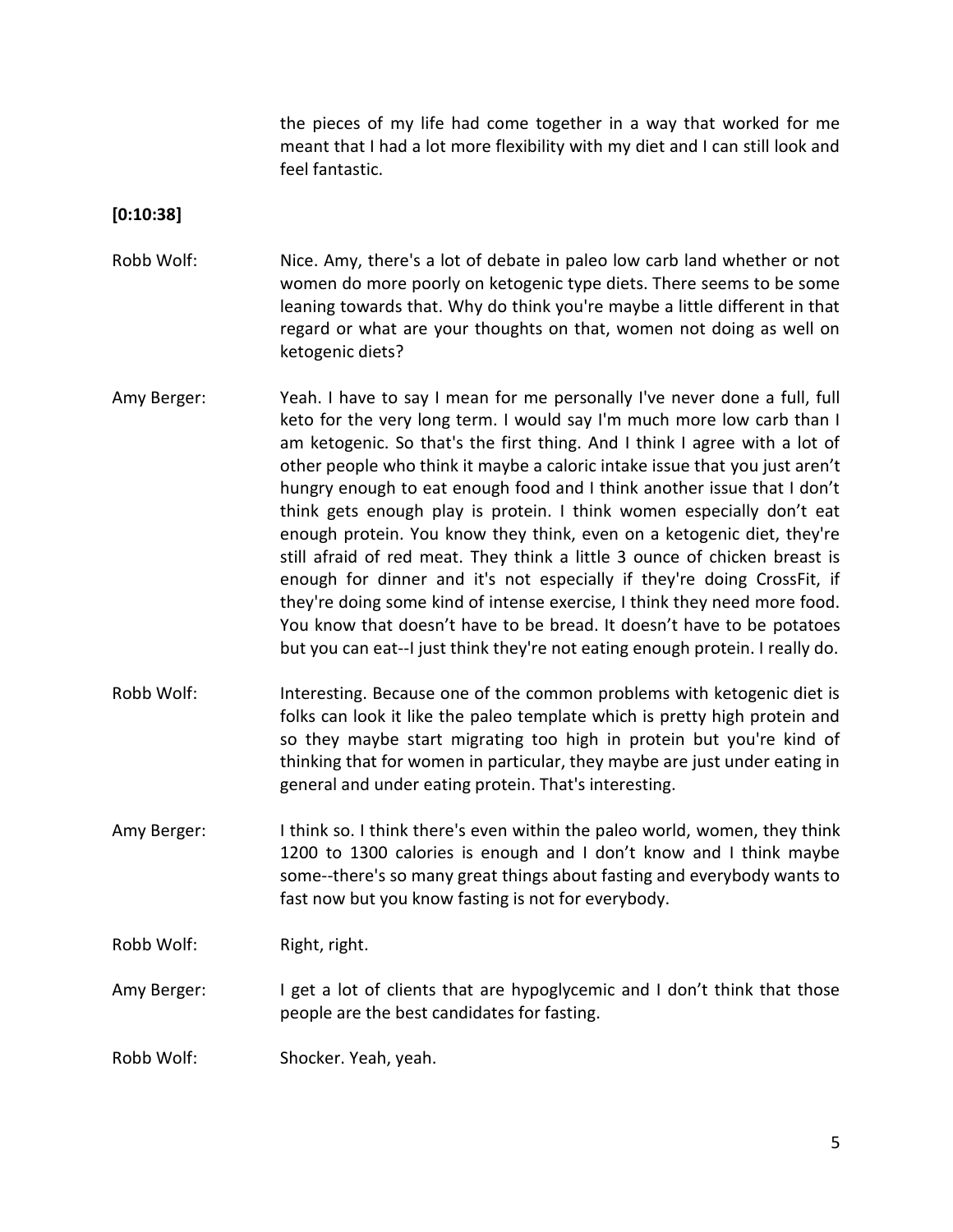- Amy Berger: Yeah. And I find too, a lot of times when people crave sugar what they're body's really asking for is protein.
- Robb Wolf: Interesting. Okay, okay.
- Amy Berger: I know for me when I get a sugar crave, sometimes I indulge it but sometimes I say okay I'm hungry enough for something else. Let me have a can of tuna, let me have a can of sardines and 9 times out of ten, I'm not interested in sugar by the time I'm done eating that.
- Robb Wolf: Nice, nice. Interesting. So Amy, what areas have you been particularly interested in as you've gone through your clinical practice and I'm kind of stirring this towards the Alzheimer's Antidote but I mean what were your first focused on when you got into your kind of clinical practice and how is that grown over time and how or why did that grow into an interest in Alzheimer's disease.
- Amy Berger: Coming from the background I did, I really just wanted to focus on weight loss because there's so many people out there struggling so hard the way I did for so many years and I told myself if I could save one person from falling into that hole, it would be worth it and I would consider myself professional success.
- Robb Wolf: Right.
- Amy Berger: If I could save one person especially maybe a younger girl, the selfesteem nightmare that I put myself through. All those years of struggle and why can't I fit into this dress and how come everyone else is thinner than me and they do is eat and they never workout. Well I wanted to try to help educate people about the way the body works. Because when you understand the actual physiology and the actual biochemistry, then eating butter is not scary and eating steak is not scary. You know that phrase if I knew then what I know now.
- Robb Wolf: Right, right.
- Amy Berger: How much mental torture and psychological suffering would I saved myself. I don't mean to sound like a religious fanatic or anything but I would love to spare people that. I haven't been in practice all that long but the weight loss is part of it. I get a lot of women that are just struggling with energy levels. They're struggling with outlook. There's a whole lot of things and definitely the weight loss is it's actually the most difficult thing because I find that people when they change their diet,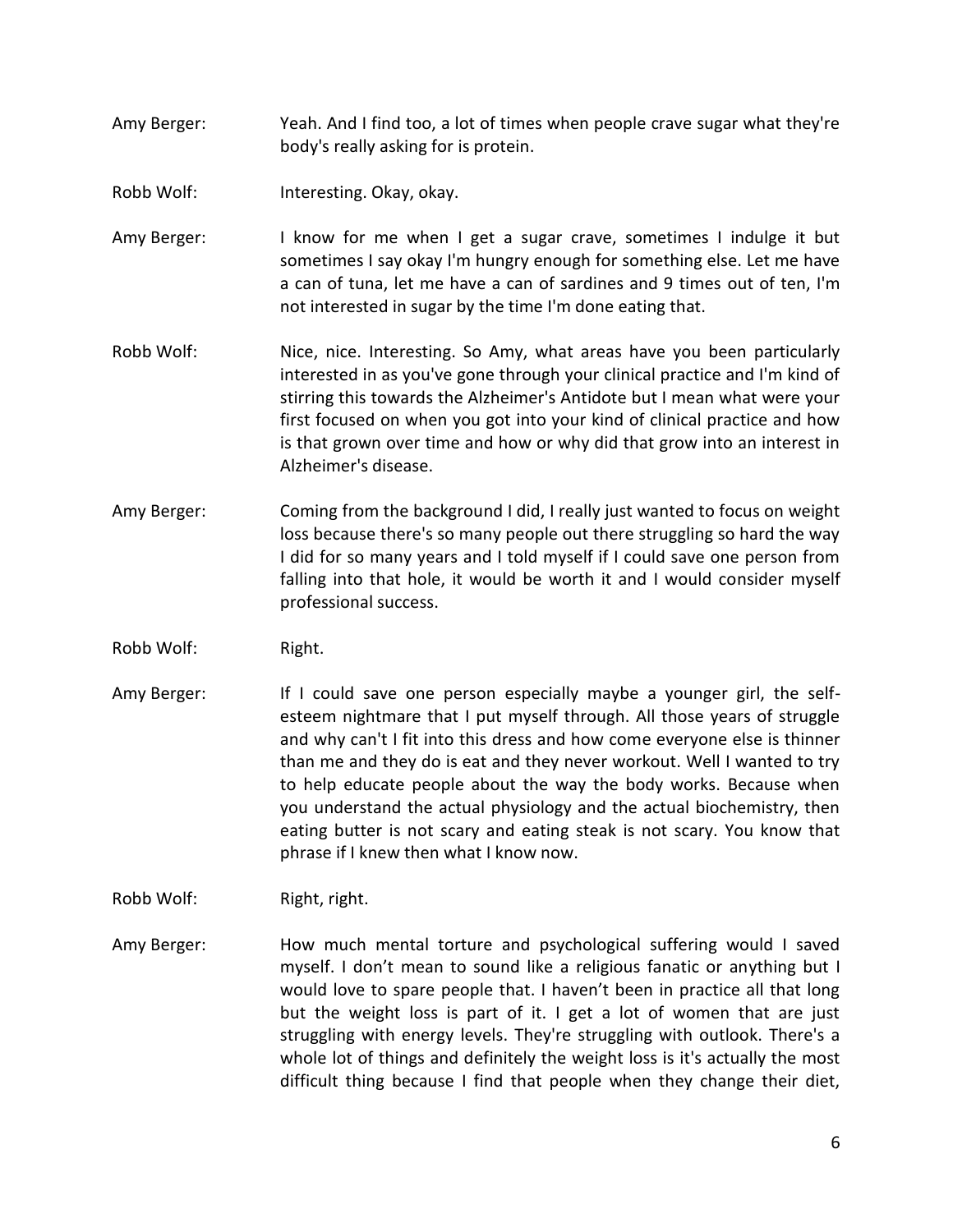they start feeling better but the weight still doesn't budge. And I think maybe there's actually almost too much focus on weight altogether.

**[0:15:11]**

- Robb Wolf: Right, right. I did a blog post, a paleo diet, am I losing enough weight and I really tried to look at that and actually redirect it and say are you doing before and after photos, are you doing measurements, do you have a performance goal, are you sleeping enough and those things should really be the driver and then the weight will really take care of itself in that process but that's a tough sell for some people like they're really focused on that scale change.
- Amy Berger: Yeah. And especially I've been getting some postmenopausal women and it is so difficult for them to lose weight. They feel like failures when they're sticking with the diet, they're doing everything right, but it just sometimes those cases take a lot more tweaking and just a lot more specific changes rather just the diet. It's so difficult. You know especially having spent some time on a farm being thin is not all it's cracked up to be. You want to have some meat on your bones. If you're going to do some work, if you're going to be robust well into old age, it's not that you need to be fat. It's not that you need to be overweight with a high body fat percentage. But you need to have some meat on your frame. You know I think there's this obsession with just being thin, you miss the boat on body composition especially among women.
- Robb Wolf: Right, right. John Berardi did a nice piece recently on the kind of the cost benefit of abs whether male or female and really made a pretty strong point that unless that happens to--that magic fairy just visit upon you somewhat miraculously then it's probably not your best option to be shooting for super lean abs in particularly all the time.
- Amy Berger: Right, right. I mean are we even meant to see our abs year round.

Robb Wolf: Right.

Amy Berger: Year in and year out. And I just you know maybe this is a little woo-woo, a little out there but sometimes I think how much human creative potential is lost to people just feeling miserable about the size of their jeans.

Robb Wolf: Right.

Amy Berger: I mean if we can just get over it. And instead of sitting around, feeling sorry for ourselves and feeling self conscious just get up and go write that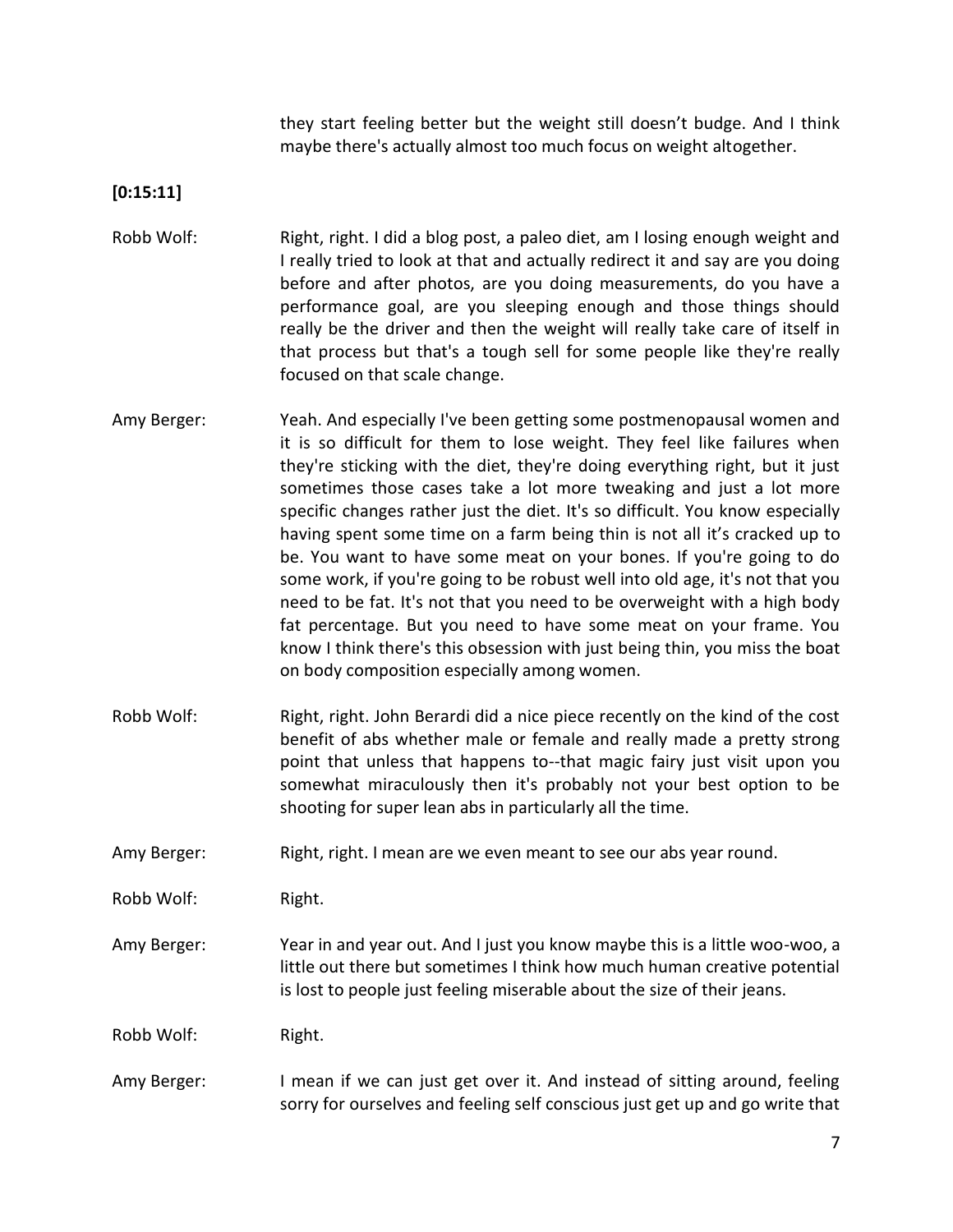novel or pick up that guitar or whatever the thing is that you've been putting off until X number of pounds come off, just go do it now.

#### Robb Wolf: Right, right.

Amy Berger: And maybe the weight will come off because guess what? You're going to be happier. You're going to feel good and your hormonal profile might shift.

- Robb Wolf: I completely agree. You start feeding some of the more soul enriching elements of your life then you tend to sleep better and you have lower stress and all that type of stuff which all clearly leads into good body composition, good hormonal profile and all that type of stuff. How did a background looking at weight loss, how did that transition into an interesting Alzheimer's disease?
- Amy Berger: It all came out of learning about low carb. Gary Taubes' *Good Calories, Bad Calories* was the first place I ever read about a connection between insulin and Alzheimer's. I think he's got a chapter in that book. I think it's called cancer, dementia and aging or something like that. it's one of the chapters. And I read it and I was kind of like wow that's fascinating but I have no family history of Alzheimer's so it wasn't that interesting to me at the time but I sort of filed it away as something I wanted to look into later and then it was several years later when I was getting my degree in nutrition and I had to pick a thesis topic. I was trying to think of something that would interest me enough that I could write a thesis on it, what do I find interesting enough, what hasn't been done a million times, what could I really learn about. And I said I'm going to go back to that Alzheimer's thing and see if I can find enough research that I think could get a couple of pages on this and when I started looking at PubMed, I could not believe how much research was out there. And when if ound that and this whole type 3 diabetes thing, diabetes in the brain, I said I have to write this because how is it that I know what I know about low carb and I've never heard of this before and how is this all over the medical literature and nobody is talking about it.
- Robb Wolf: And you know what so many layers of this so interesting to me. Not only are people not talking about it but there's no effective movement towards prevention or treatment until very, very recently. Your book, David Perlmutter and a few other folks really connecting some dots and saying hey I think we can actually do something about this. I remember there was a--Oh, man. There was news piece where some folks were just adding coconut oil to standard meals and producing some physiologically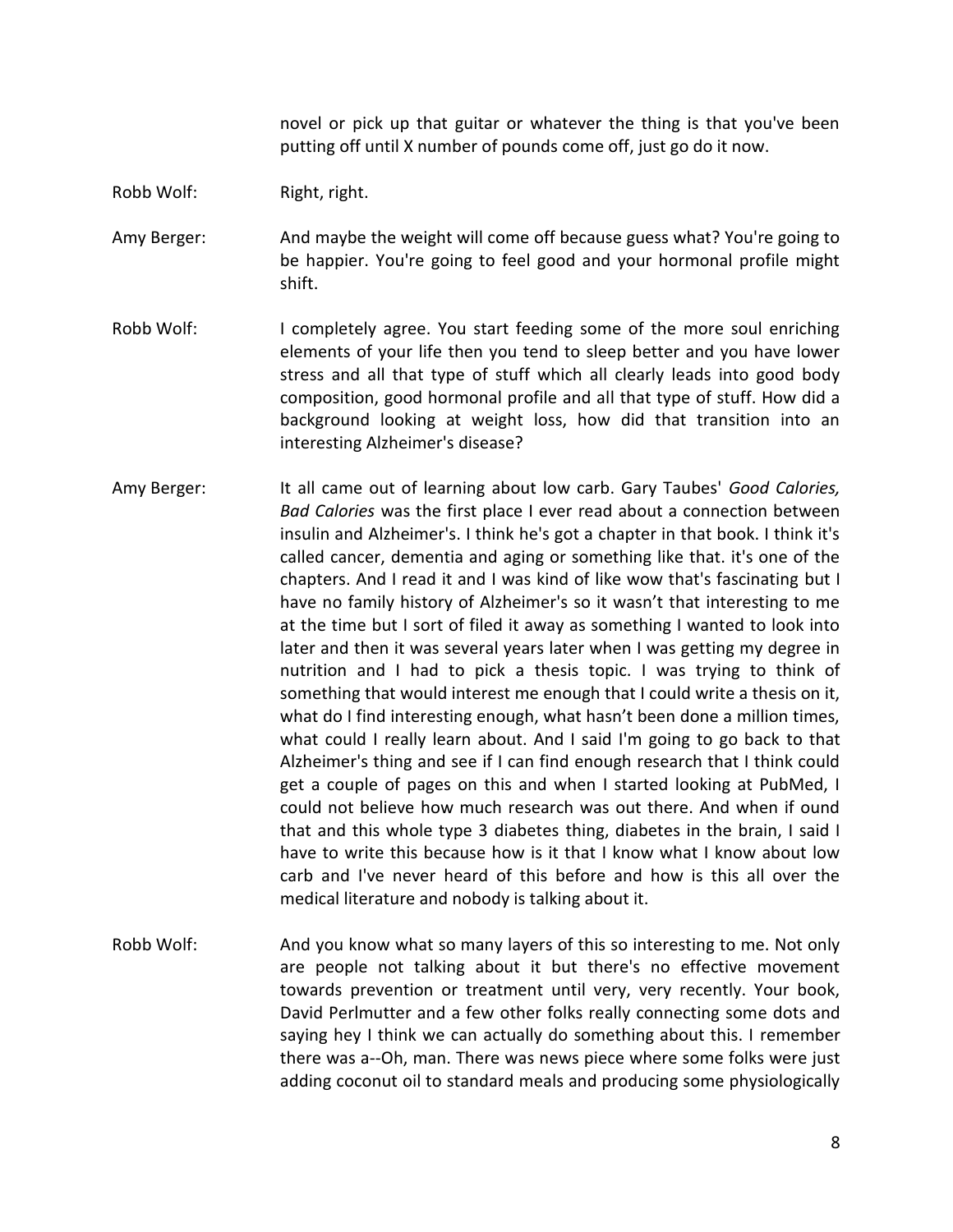significant levels of ketones and the Alzheimer's symptoms were markedly improved and these people are doing great with that.

**[0:20:23]**

It's really interesting like they say that science and medicine, we kind of get into silos and we definitely do and I think in general there's still a lot of--it's interesting I think we can make an argument that humans should normally be able to eat a decent amount of carbs and not suffer deleterious effects but for whatever reason whether it's gut biome or sleep or what have you, we have some inflammation or insulin resistance, cooking such that the normal levels of dietary carbohydrates that people are eating are becoming problematic and we need to do something to kind of turn that boat around. I know there's some controversy out there about--Some people will say that even ancestral level of paleo type carbs can be problematic from neurological health. I have some thoughts on that but what are your thoughts on that?

Amy Berger: Well I mean I could not agree more with what you've said. I think most people born at least of a healthy mother which is a whole other topic but most of us probably enter life with a decent carbohydrate tolerance and decent insulin handling. But over the years whether it's the way we eat when we're kids or over the decade how much we sleep stress, everything plays into it, eventually I think some people do reach a point where they are, I hate to use this phrase but I'll just use it, broken. There are people whose metabolisms are no longer able to handle something they might have been able to handle 30 years earlier. And then of course some of us are born compromised whether it's from the mother's diet and at our exposure, even stress hormones and things in utero. I mean all of that predisposes us to issues to childhood and all our lives. So I think depending on activity levels, depending on sleep, depending on a lot of other things, I don't think pineapple and potatoes, they're not poison. I mean come on. I am definitely not a low carb zealot. I think most people can probably handle those foods. But when you are already experiencing problems, if you are already diabetic, if you are already showing cognitive impairment, if you're already obese, you know maybe plantains aren't the best thing for you. At least give a trial to cutting that stuff out and see what happens. Your audience, you have a lot of young very fit people and for them, I would definitely not scare anyone off of fruit and tubers and even grains if they tolerate them. I don't think people just don't appreciate how individualized this stuff is. Everybody gets in such a tizzy when there's an article about ketogenic diet for XY condition but more carbs for A and B condition like that's okay. There's allowed to be differences. So I think there is a role for carbohydrates in the diet even on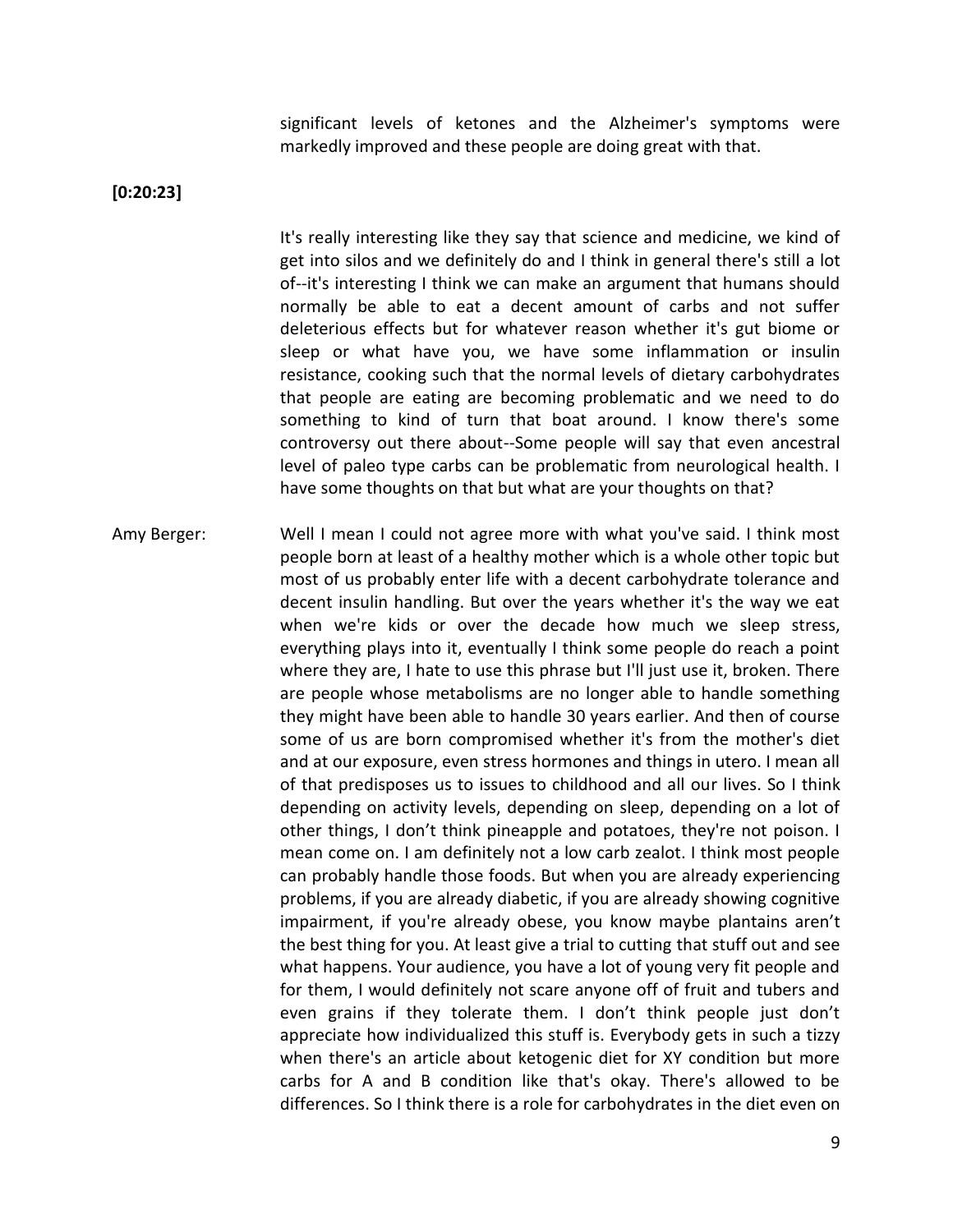a very low carb or ketogenic diet. I think raspberries like this is not a zero carb approach but certainly someone whose brain is starving to death, they do not need to be eating lots and lots of cereal.

- Robb Wolf: Now that's something I'd love for you to go into a little bit that is really I think very counterintuitive and something that folks don't understand so with Alzheimer's disease, we call it type 3 diabetes, it's insulin resistance of the brain. We get these beta amyloid plaques that are built up and really a horrible neurodegenerative kind of cascade that occurs in that whole story. But the really interesting thing is a lot of what's going is like you just said the brain is actually starving for a fuel substrate. How is that possible like these people are swimming in nutrition, they're maybe overweight, they have high blood glucose levels. How is the brain starving in that scenario?
- Amy Berger: Good question. It's kind of funny, we do call it type 3 diabetes but the thing with Alzheimer's is you can have a normal fasting blood glucose and you can even have a normal A1c. The reason those things will stay normal is because insulin is so freaking sky high. They would generally diagnose type 2 diabetes or even type 1 sometimes with a hyperglycemia but an Alzheimer's patient might not be hyperglycemic but it's because of the insulin. But with Alzheimer's, it seems to be the hyperinsulinemia that's actually more problematic than the glucose. But regardless, the brain loses the ability to use that glucose as well as it maybe did when this person was younger.

**[0:25:26]**

So even though there's a ton--it's just like being a type 2 diabetic even though there's a ton of fuel in the body, in the brain, the cells on a cellular level are not able to access it and use it. So the brain thinks it's starving to death. And what are these neurons do? I don't know if- hopefully the listeners kind of know what a neuron looks like. If not, they can use Dr. Google. You know it's like this little cell but it's got all these projections. These axons and dendrites, these long projections and that's how the neurons communicate with each other. They send out signals through these projections. And when the cell starts losing the ability to burn energy, the cell doesn't immediately die. What it does is it shrinks these axons and dendrites in order to conserve energy to keep the rest of the body of the cell alive. Well I tell people it's like sucking in the cord on a vacuum with a retractable cord. The cell will suck that axon back in and guess what? You just lost the connection between that neuron and the next one. So these neurons are no longer talking to each other and obvious result of that is going to be memory loss, problems with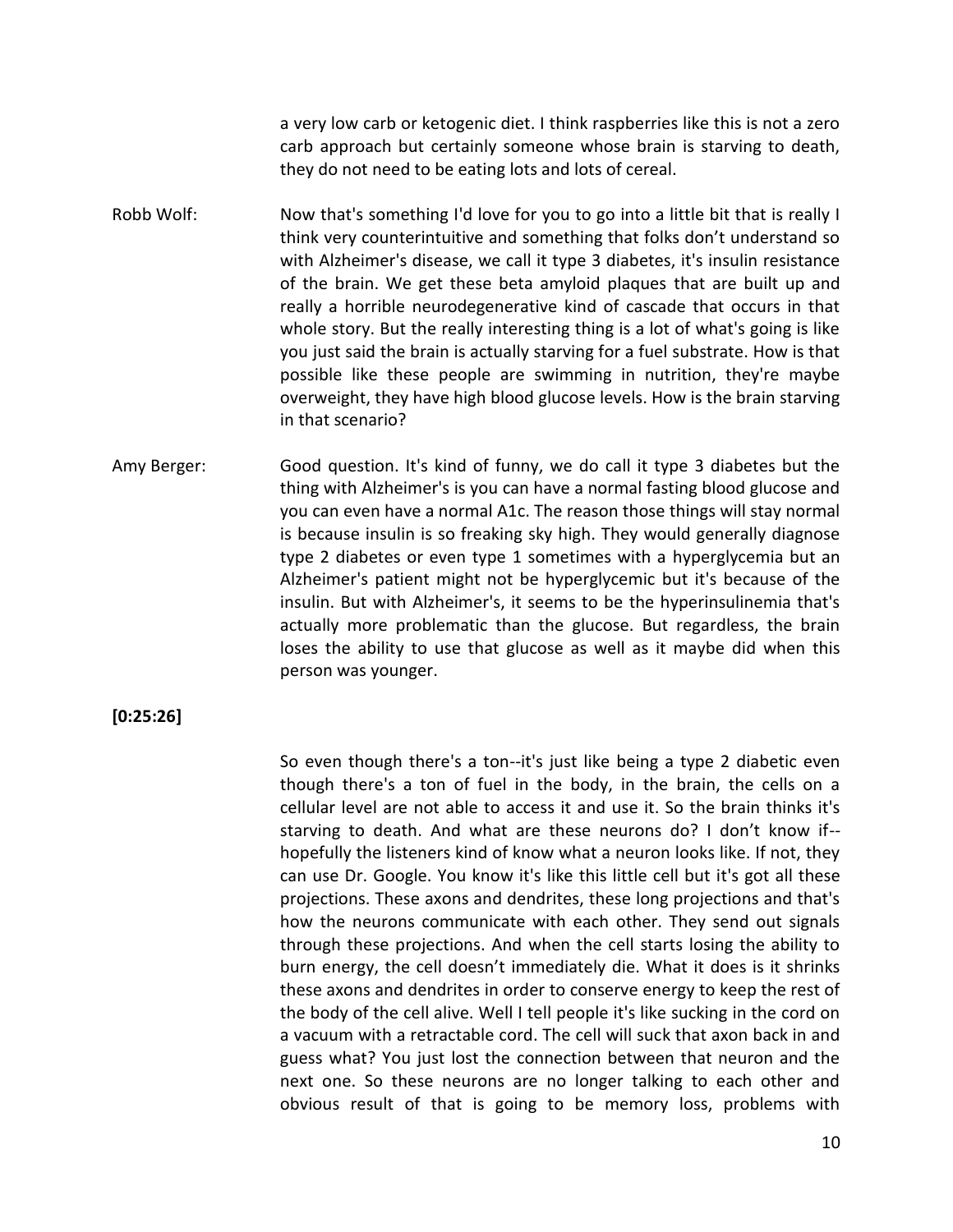behavior, impulse control because your brain is literally not--the cells are not talking to each other. So yeah there's a ton of fuel around and like everybody knows on a typical diet, glucose is the main fuel for the brain and even on a ketogenic diet, the brain still needs some glucose of course. It does need glucose. But the problem with this comes when somebody's on a typical American diet with 50 to 65% of energy coming from carbs. There's all this fuel but the brain is still starving. The only way for these brain cells to start getting fed is to give them something else but they cant's use something else unless we make a hormonal and metabolic shift in the whole body and that's only going to come by keeping carbs low enough to flip that switch to start generating ketones.

- Robb Wolf: So have you tankard much with--So is your approach specifically geared towards more of a dietary like a nutritional ketogenic approach or are you still letting in 50 to 100 grams of carbs a day ideally good sources but then supplementing with like a coconut oil MCT and what not or do you use both of those approaches? Do you have a favor one way or the other?
- Amy Berger: Well to be honest, there aren't too many people taking me up on this yet. I wish there were. Hopefully this podcast will be a way to get this information to the masses but what I recommend in the book and what I recommend people try is start with under 50 grams if you can and sort of use coconut oil as liberally as you want to whether its coconut oil or full fat coconut milk. I wrote a big sort of rant on my blog, a 3 part rant on the exogenous ketones because I think they can be fantastic as adjuncts to this. If we start using them as medication like oh just go eat your regular old diet, don't change anything about your diet or lifestyle that may have actually cause this to happen in the first place. No, don't--just eat whatever you want, just do whatever you want but take these ketones. Well what's going to happen is that underlying problem of the insulin resistance and the hyperinsulinemia just gets worse and worse so even though somebody might have an improvement in our cognitive function from these outside ketones, over time they're going to continue to get worse and they either need more and more of these ketones and they will need them more frequently or it just--I think they serve a role but I think they have to be only one small part of a strategy and that diet should be the major foundation of the strategy. The exogenous ketones are like putting a Hello Kitty Band-Aid on a sucking chest wound. Let's see how much bleeding we stop with that.
- Robb Wolf: Better than nothing but not really addressing the problem.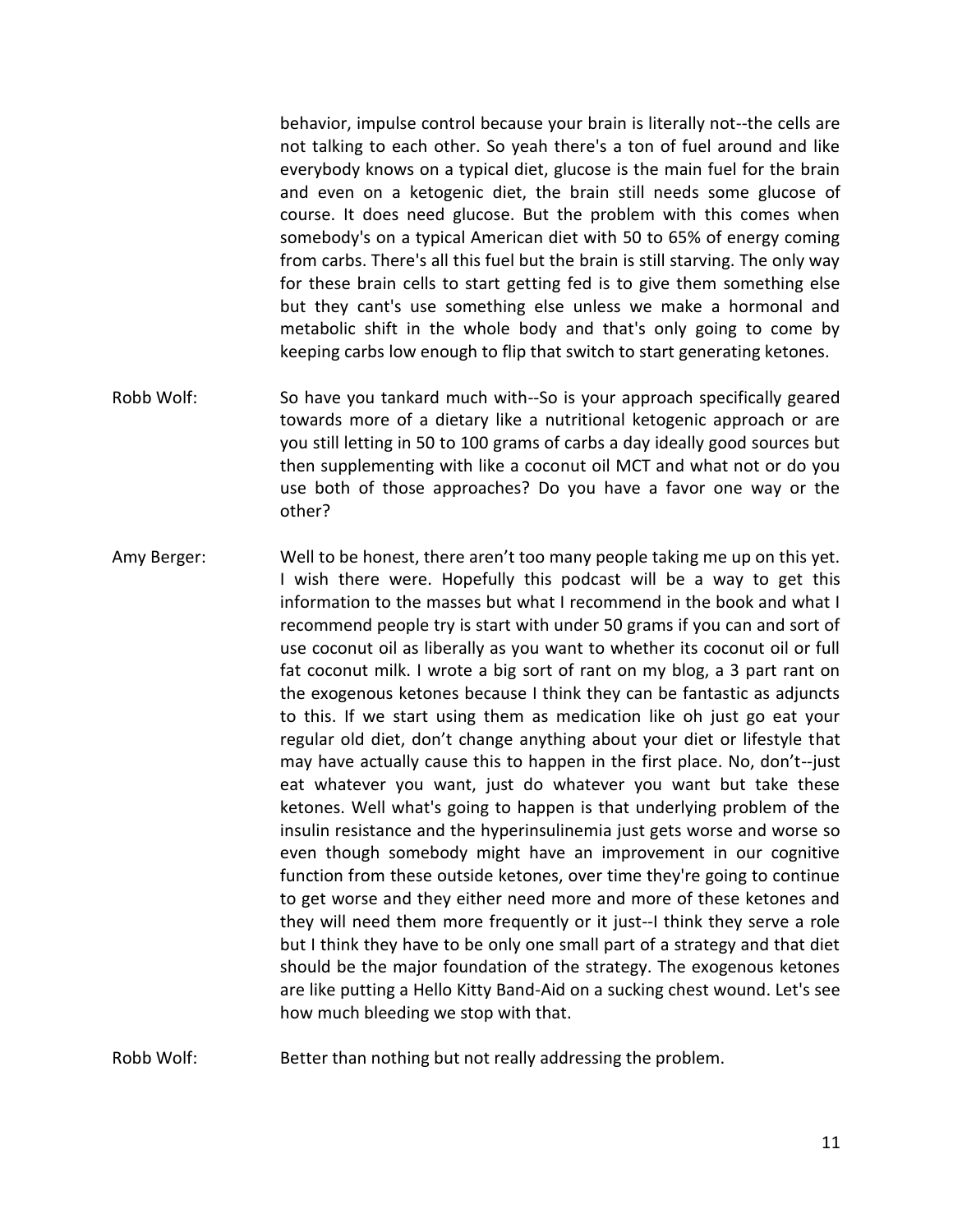- Amy Berger: Exactly better than nothing but definitely not the most important place to start. I mean I totally understand if I were a caregiver or if I were the spouse or the child of someone who was really debilitated and demented with this condition, yes, I would absolutely try to get my hands on some ketones. But I would not make that my only intervention.
- Robb Wolf: I totally agree and some of the research and the anecdote around just take whatever your eating and then throw coconut oil and MCT oil on top of it is that we usually see some immediate improvements and then two three years down the road, the improvements are all but gone and then we see normal disease progression, morbidity, ultimately mortality. And I've really been wondering hey if we attack the underlying cause here, would we see a different disease progression and I don't know that we definitively have an answer on that but I think we've got a pretty good argument.

### **[0:30:38]**

And to your point like if somebody is dealing with someone who's pretty demented, really labor intensive day to day care, getting in some coconut oil MCTs by hook or by crook, we might get that person to a point of maintenance where then we endeavor to get those carbohydrate loads down and get endogenous ketone production ramped up which is implying that we also really address the insulin resistance story.

Amy Berger: Exactly, exactly. I mean there are some studies now where they've done a multipronged intervention. It was carbohydrate reduction. I don't think it was in the study of the exact degree of restriction but it was a lower carbohydrate diet plus some MCTs. They were getting vitamin D replete. I think getting zinc replete, omega-3, stress reduction, more sleep and a minimum of 12 hours between dinner one evening and breakfast the next morning so kind of like a mini fast. It's the Bredesen study. It's actually pretty famous. The guy's name is Dale Bredesen. If anyone wants to Google it, it's B-R-E-D-E-S-E-N. It was a pretty short-term study but he's already I think conducting some long term studies. But they reversed cognitive decline. They even reversed full blown diagnosed Alzheimer's disease. There were some of these people had to quit their jobs and they are now back at work.

> I mean it was not effective and that wasn't even I don't think a full-on ketogenic diet. So and I think I'm sure you've heard of Mary Newport. She's the one with husband…

Robb Wolf: Yup.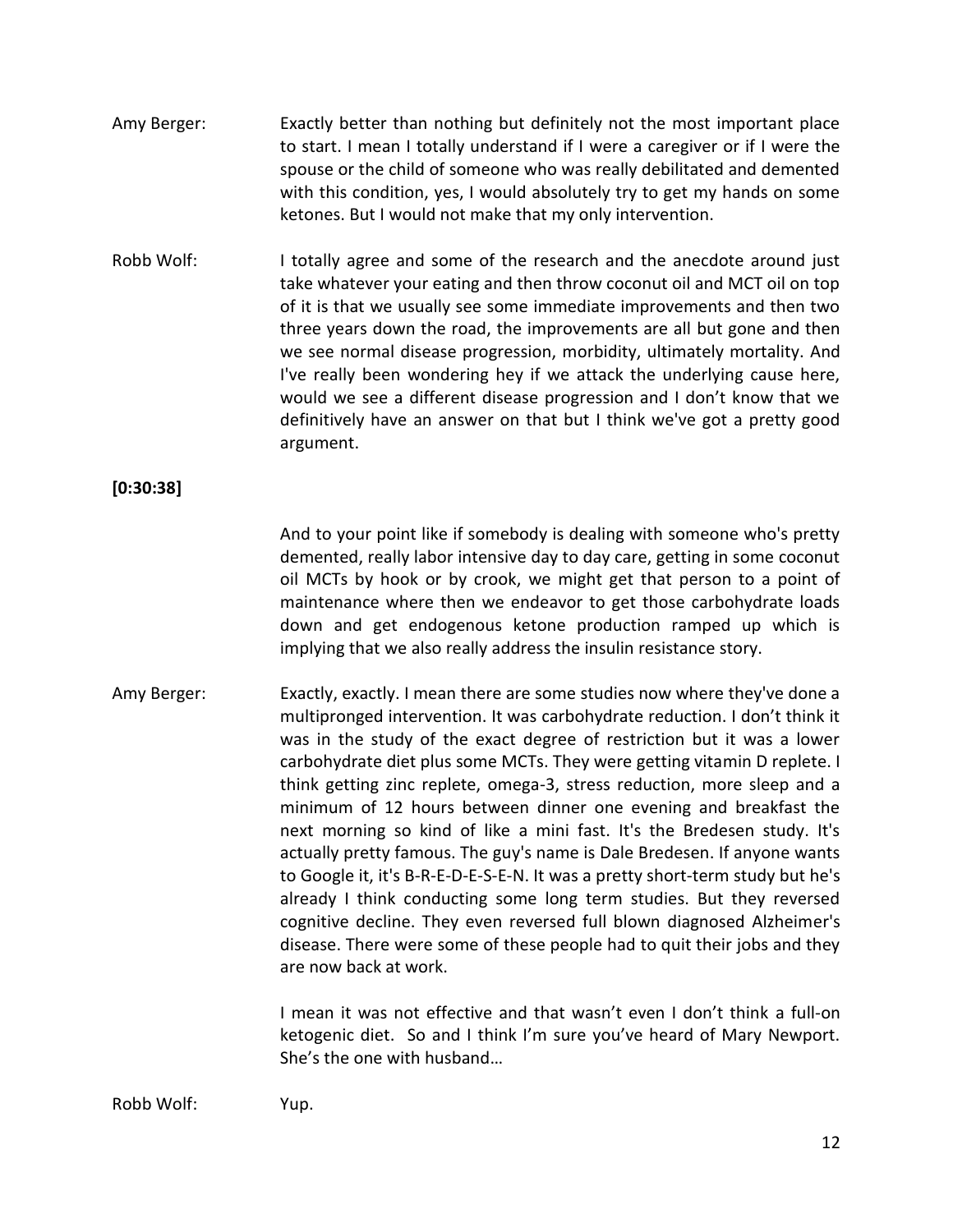- Amy Berger: Yeah. Her husband has Alzheimers and like you were saying, some people noticed some progress just adding coconut oil to their diet doing nothing else. When she first found out about all this, all she did was put coconut oil on his oatmeal for crying out loud and she noticed an improvement. So imagine the kind of improvement we could get when we dose a lot of MCT and combine it with all the other interventions that we either know or have good reason to suspect can reverse or improve hyperinsulinemia.
- Robb Wolf: Right.
- Amy Berger: And it's nonresistance.
- Robb Wolf: Right.
- Amy Berger: I just this stuff is all over the medical literature and it's just not trickling down to the average doctor's office and not even to the neurologists and I had to write this because of like this. This is here. This is – the people in the lab both know about this. The people reading the PET scans, the people doing the brain dissections post mortem, they will first think type 2 diabetes insulin, insulin and how come that's not getting out to the laypeople. It's not really controversial. I think it's controversial as to what is actually the fundamental cause and whether or not this type of intervention will be effective for everybody, but it's not controversial at all that this is a glucose and insulin problem in the brain.
- Robb Wolf: Right, right, which then implies and people get really wrapped around the axel of its insulin resistance, the carbohydrate hypothesis, the excessive calorie hypothesis and to me, it really doesn't matter at the end of the day once you become insulin resistant, even the folks that are very, very much in the camp of the calories in calories out hypothesis which  $I - f$ olks Stephan Guyenet, that I think make a very strong case for that. There's still a reality that if we're then broken and our insulin signaling and glucose disposal are compromised, then reduce glycemic load and we're going to have some good benefits there. We definitely from a clinical output perspective, we can hang our cat hats on that all day long.
- Amy Berger: Exactly. I mean it's a very different animal when we're talking about someone who's healthy and someone who has good blood glucose management versus someone who is already way off the deep end of health.

Robb Wolf: Right.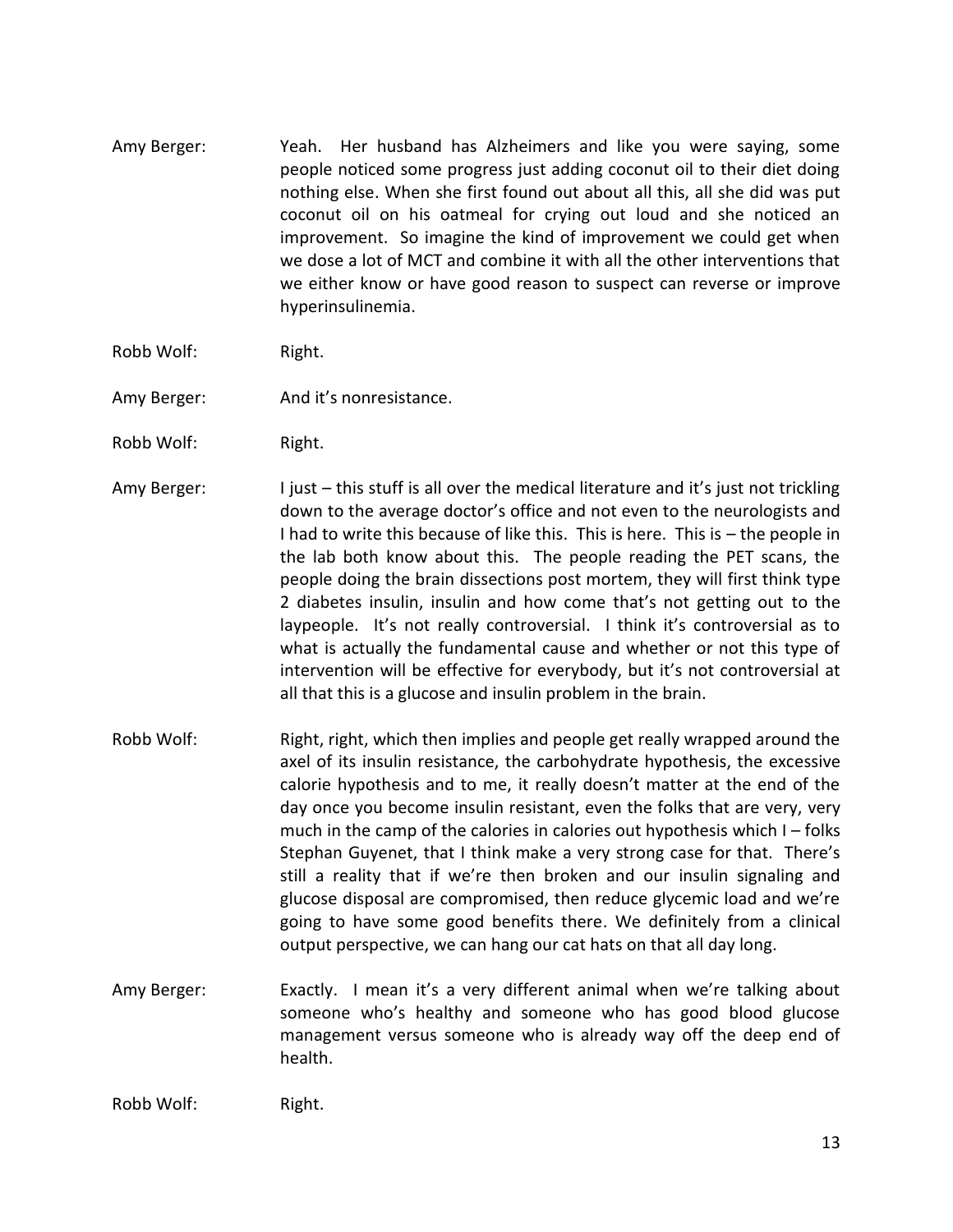#### Amy Berger: In a bad way.

Robb Wolf: Right.

Amy Berger: What's appropriate for a 22-year-old guy who runs 3 miles a day and lifts and is a specimen of perfect health, it's totally different from what might be appropriate for someone who is 65 and loses his keys everyday and lashes out and is starting to show signs of Alzheimer's. I think it's really not that different from what may be going on with cancer and I have to thank you personally because you're the one that introduced me and pretty much the world to Dr. Seyfried's work because there's so much new research coming out with Alzheimer's that there's the amyloid hypothesis and now, there's actually a mitochondrial hypothesis that seems to fit a lot more of the evidence and a lot more of the data a little better than just say oh it's these plaques. These plaques are causing everything. Well, what's causing the plaques. Something is fundamentally going wrong with the cellular metabolism and that's going to be the mitochondria.

**(00:35:56)**

- Robb Wolf: And they've done everything under the sun to try to mitigate these plaques and it does nothing for disease progression.
- Amy Berger: Exactly because the plaques are not the cause. In fact, there is one study that I read that said that these amyloid plaques actually inhibit some of the enzymes of glycolysis, which you think okay that could explain why some of this is happening. It's like, oh my god, if these amyloid plaques are stopping the usage of glucose, oh well there you go, but we're looking at it backwards. There are lot of other researchers that think that the cell is already so damaged from glucose from being washed and all this sugar that these plaques are generated as a defense mechanism. It's almost like the cell's way of shutting off that glucose spigot is producing these plaques that stop glycolysis, like, no stop with the sugar already and that's their way of shutting that off because the Alzheimer's patients do not -- they don't produce more of these amyloid proteins that help people.

What happens is they accumulate because the Alzheimer's patient's do not clear it away when they're supposed to do and that is a direct result of systemic hyperinsulinemia.

Robb Wolf: Interesting and I mean this would be pretty analogous to some of the theories that obesity itself is a long term successful adaptation towards dealing with either excessive glycemic load or excessive calories instead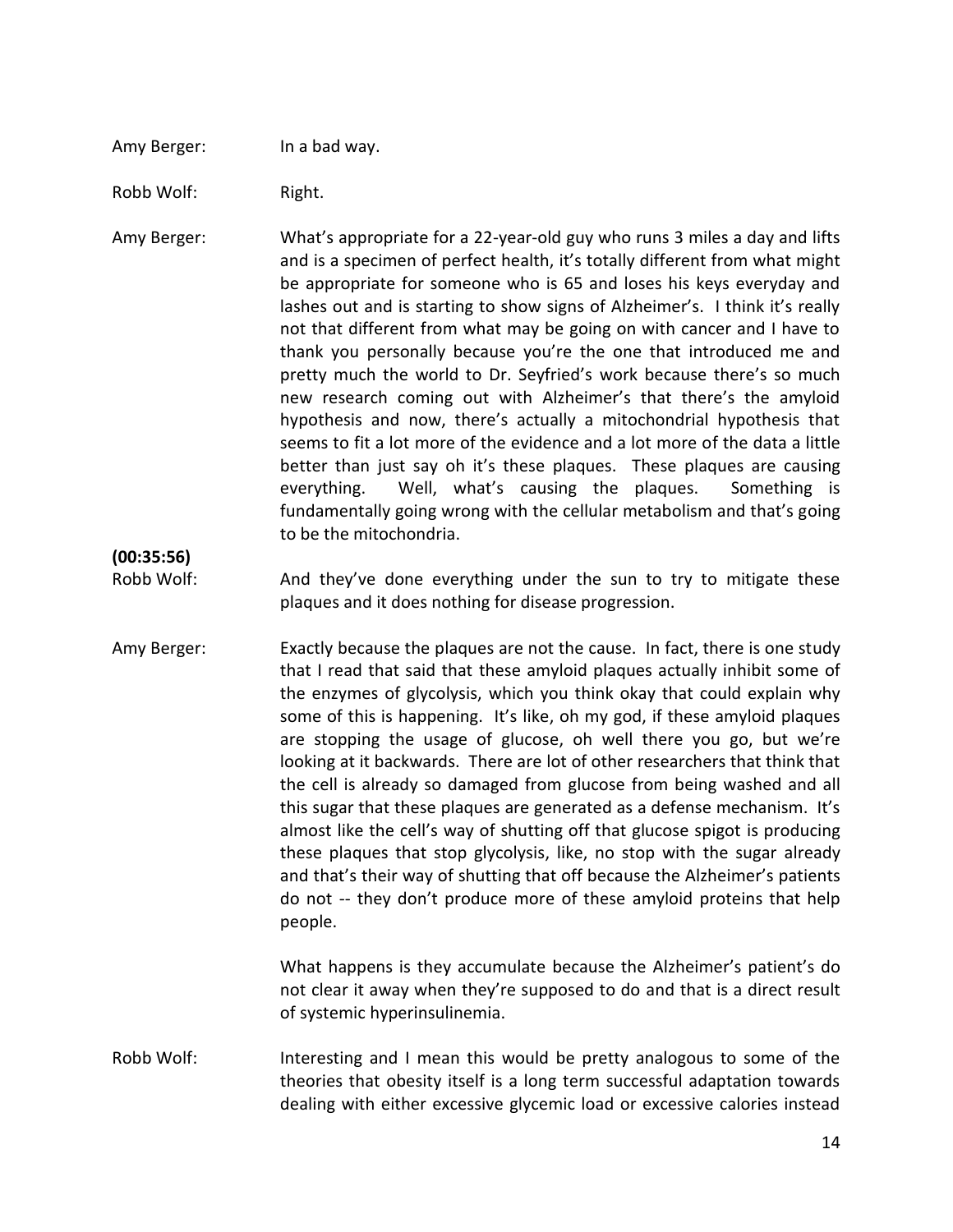of having this very potentially damaging molecule in the form of glucose be present in excess concentrations. If you lock that up in the form of fat, then it's pretty much inert metabolically compared to glucose being at elevated levels so that can be a pretty good adaptation for a while, but ultimately the system is still going to break under that load.

Amy Berger: Right and I think I completely agree and it's funny because in obesity, you look at somebody who's obese and or if you're just overweight and they've got all this body fat. They have literally thousands upon thousands of calories' worth of fuels stored all over their bodies so why put all on a cellular level they're starving, right and they're fatigued. They have no energy.

> Somebody who has that much fuel on their body should theoretically should almost never get hungry because they should just be constantly using that fuel, but there is something blocking the use of that fuel. I tell people it's as if you've got 10 gallons of gasoline on the backseat of your car in gallon drugs.

> So the fuel is inside the car, but it's not in the tank where the engine can access it. It's not – you've got to get that fuel into the tank and the way to do that in a human body anyway is to reduce carbs to the point where some of that other fuels start getting used and whether that starts burning body fat in obese people or whether it's to start feeding these brain cells that are starving to death. It's the same strategy as to how to make that happen.

Robb Wolf: Right. I think Peter Attia uses the analogy of a diesel delivery truck that it's got 20,000 gallons of diesel in the back tank, but the front tanks that the engine runs off other empty and the front tanks would be kind of glycogen stores, glucose mediated metabolism whereas that bank tank is actually fat. That mediated maybe even ketotic-driven metabolism and depending – I think again, something that maybe gets lost in all this is ideally, we're able to really shift back and forth between these fuel substrates in a pretty dexterous way that there's not a huge interruption in that process.

> If we get some carbs, we can run off of that and it doesn't totally crash us. We don't get rebound hyperglycemia, but then if we don't have any food for an 18 or 24-hour period, similarly, we're not completely crashed by that. Like there should be a lot more kind of metabolic headroom to be able to deal with either caloric or carbohydrate excess or calorie or carbohydrate deficit and we should be able to shift back and forth between that. If we're in a state were we lack that ability to shift, then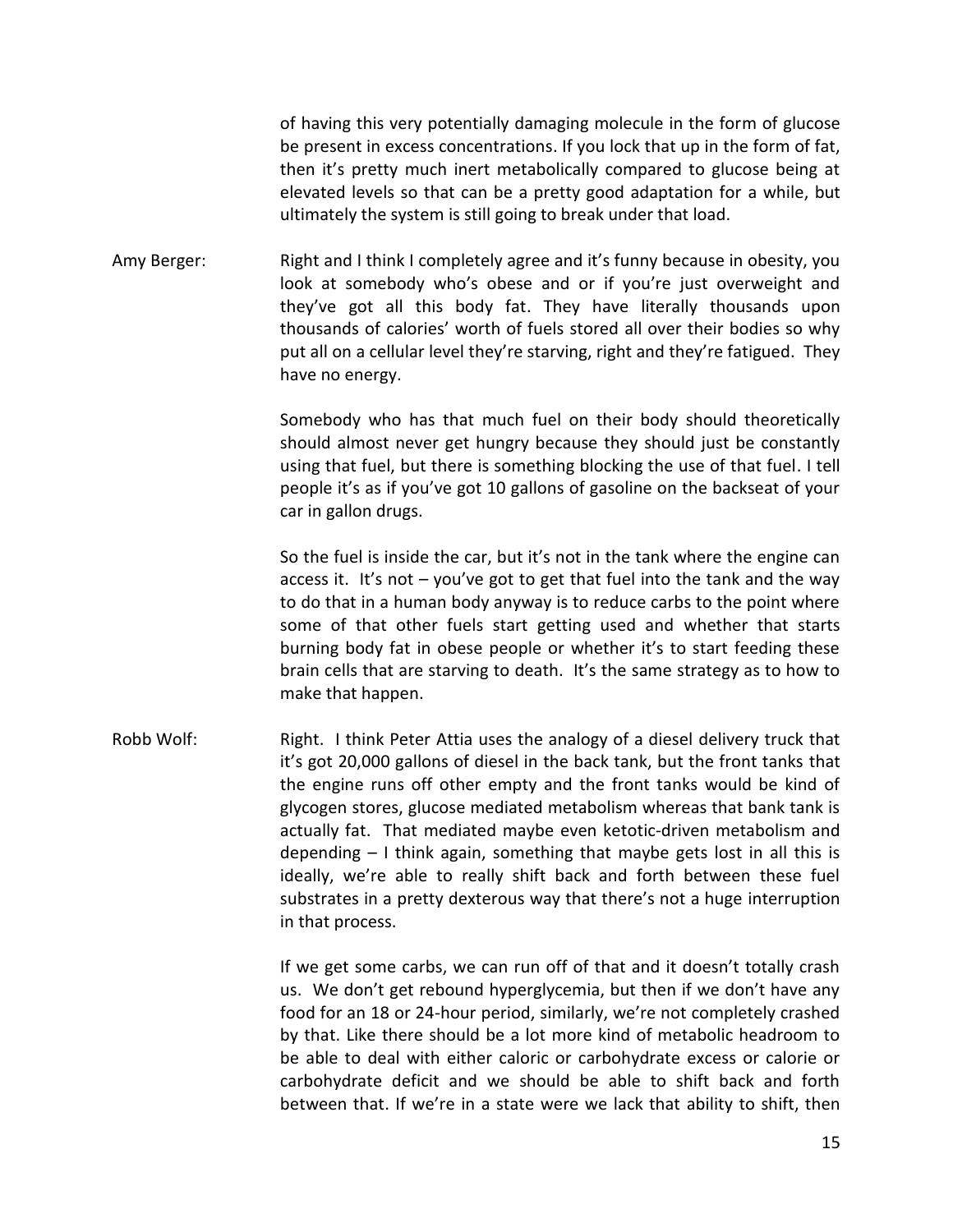we need to do something appropriate to kind of put that Hello Kitty Band-Aid on and hopefully more than the Hello Kitty Band-Aid on the chest wound.

**(00:40:38)**

- Amy Berger: Right. I agree. I mean, a body that works well, that works the way it should, should be able to switch between these fuels relatively easily and I think most people can at least in the short term, but definitely some people lose the ability to thrive. I mean all of us can survive, right. We can survive on high carb. We can survive on low carb, but how do we feel our best. How do we think our best, look our best, yeah that's important, but that's and in terms of this Alzheimer's stuff, if you want 6-pack abs or do you want to be your old same personality.
- Robb Wolf: Right.
- Amy Berger: So yeah, people just lose the ability to make that metabolic switch and I think that ultimately probably is a mitochondrial function problem because that's where this happens.
- Robb Wolf: If some level then, Amy, this is something I grapple up with all the time trying to figure out what degree of fasting do I need to do, what degree of maybe some cyclic carbohydrate restriction, targeting carbohydrates post workout so I'm really blunting insulin response. I'm trying to figure out strategies for just hedging my bets in that regard. Like what do you feel like are some ways that folks can hedge their bets on a metabolic basis and keep as much mitochondrial flexibility and density as we can?
- Amy Berger: Yeah, I think moderating carbohydrate intake is key and that doesn't have to be 20 grams a day, but it probably shouldn't be 300 even for some of those pretty active, but I think fasting is part of it. It doesn't have to be everyday of a 16-hour fasting, 8 hours eating, but I think people are just uncomfortable with discomfort and we need to reacquaint ourselves with being hungry. It's okay to be hungry for an hour or 2 or 3 or 4. The minute you start feeling hungry, you don't have to shove something in the pie hole.
- Robb Wolf: Right.
- Amy Berger: It's good to relearn the signals that your body sends and you don't have to wait until you get hungry, but just say, okay, I'm starting to feel a little hungry. I think I'm going to wait until your hungry enough to eat a full meal instead of like constantly snacking all day. Even on low carb snacks, there is no reason to really be grazing all day.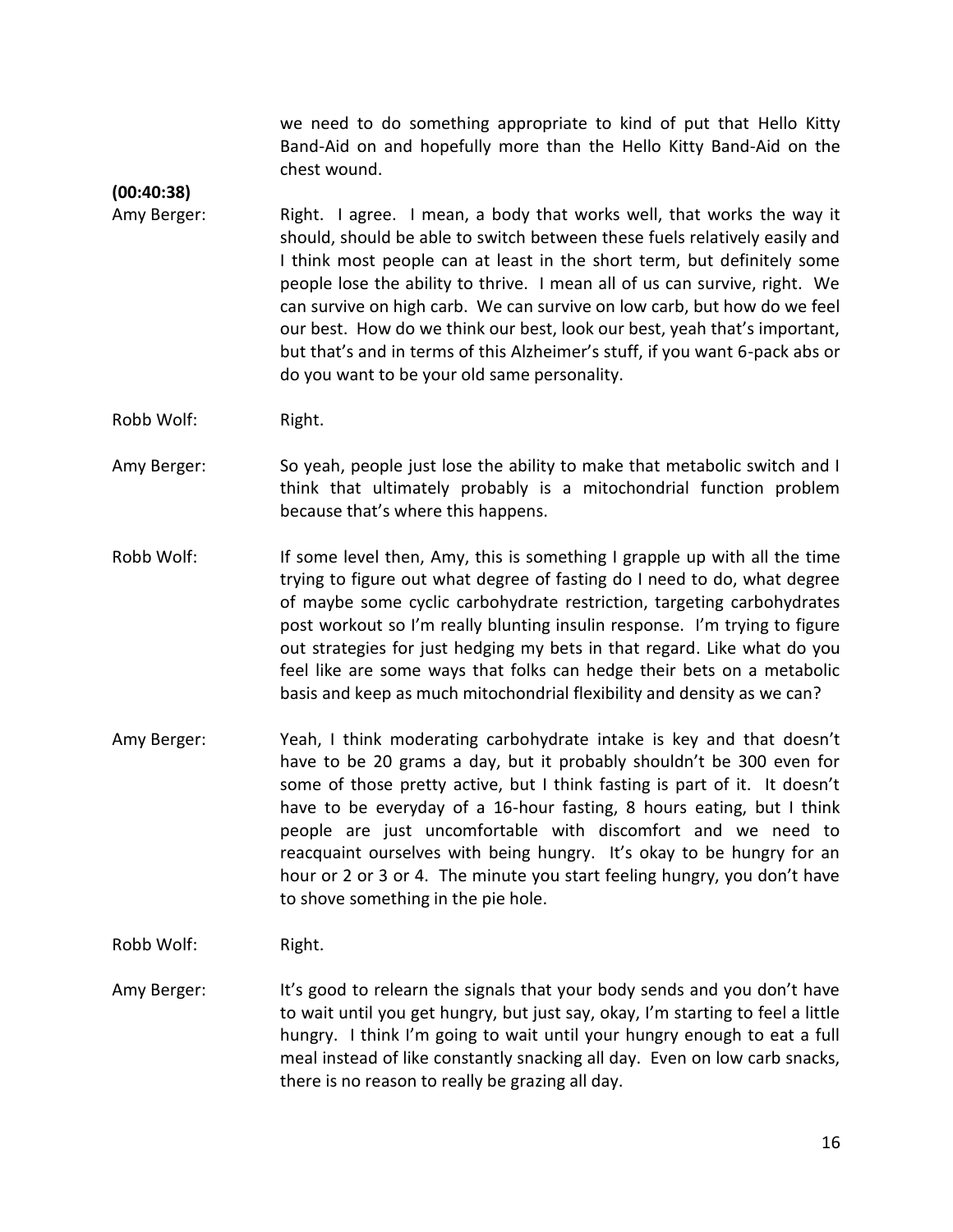I do still think there is a role for post workout carbohydrates maybe not for someone who is 80 and is already with full blown Alzheimer's, but for younger people certainly, I think we can consider more our hormonal state when we eat. Has it been 6 or 7 hours since I ate last? Did I just go for a walk? Did I just do a workout? What state is my body in right now and what should I feed it the best, either refuel or replenish or pump myself up for what's next.

I think too often, it's just, well I'm going to have meatloaf and potatoes for dinner because that's what I said I was going to have Tuesday night for dinner. Well, okay, but is that appropriate for you right now. What happened during your day? Everybody really does need something different, but I think there's a lot to be said for the carb back loading approach. Especially if your lower carb, then you spend most of the day pretty little carb, your glycogen is going to be somewhat depleted even if you didn't do a workout. It will still be relatively low.

- Robb Wolf: Uh-hum.
- Amy Berger: Probably later on in the day is the best time to eat carbs and I also think of it as earning your carbs. It's not that you have to do a workout everytime if you want a potato or some beans or some parsnips, but I think it's Diane Sanfilippo in Practical Paleo, I think she said something like don't carb load for your desk job.
- Robb Wolf: Right.

Amy Berger: I mean, hello, like that's just common sense.

Robb Wolf: Right.

Amy Berger: Like you don't need to eat a whole lot of carbs to sit and watch a movie.

Robb Wolf: Right.

Amy Berger: So I think you can – am I glycogen depleted? Is there somewhere for all this carbohydrate to go and then I definitely think physical activity plays a role, but for the older people especially if we're talking about somebody in their 70s or so that's dealing with Alzheimer's, they're not going to go to crossfit. So for those people, they really do have to keep things kind of low I think.

**(00:45:21)**

Robb Wolf: Okay, okay. When should people start doing some self-analysis and what type of self-analysis to see if the winds are blowing them towards losing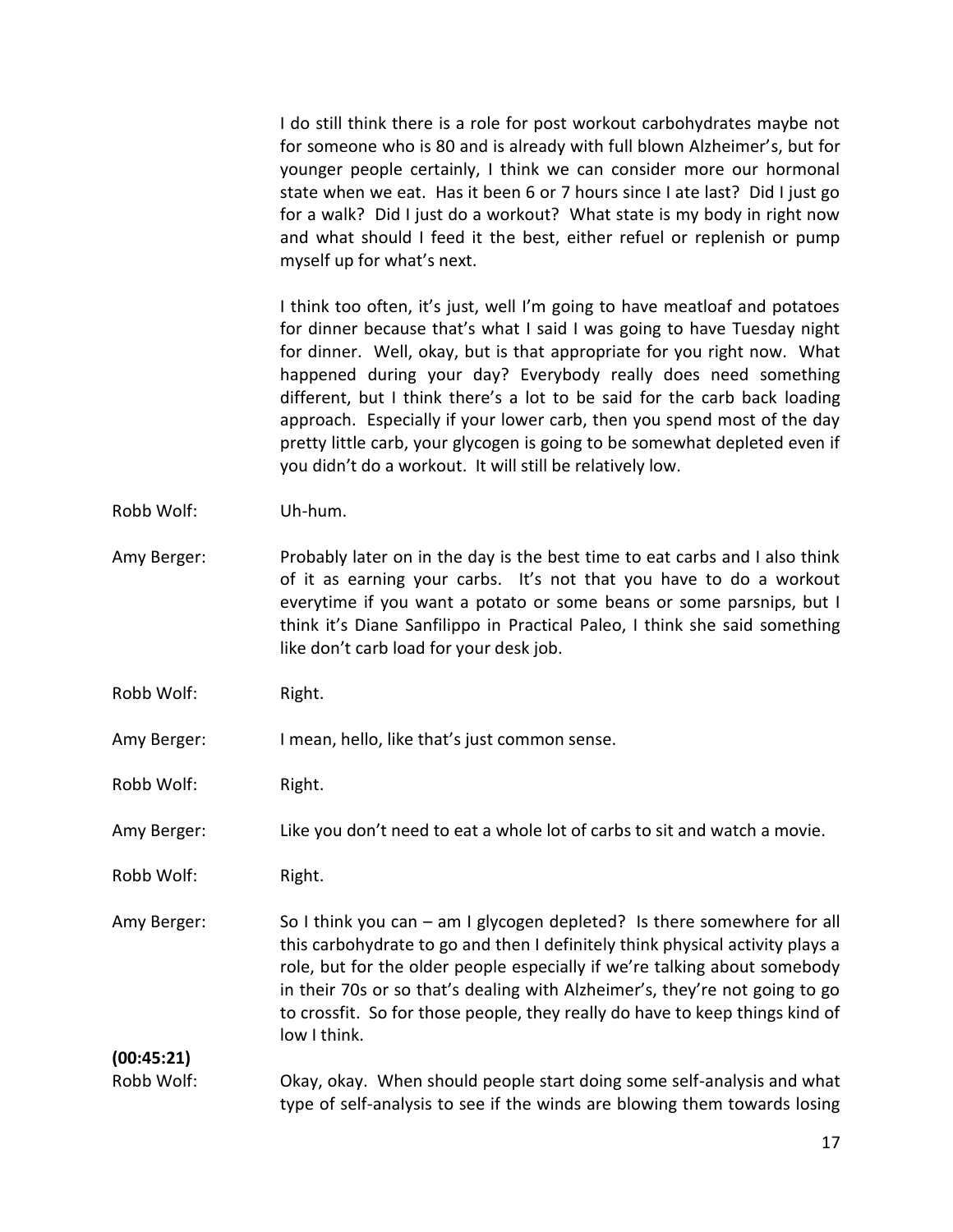their marbles at some point in a pretty horrific way, like when should people be looking at blood work? What should they be looking at? Like I suspect I've always been kind of low dopamine, got just a smidge of a hand tremor, have had that since my childhood, don't know if that means I'm predisposed towards some neurodegenerative stuff or that's just how I'm wired up. Like what would you look at like if you were to be consulting with me? What would you want me to go check out and see what I have cooked in?

- Amy Berger: Yeah, good question. Like I said awhile back, it's not always going to show in the glucose because if your insulin is super high, well then, your blood glucose is probably going to be normal and your A1c may even be normal. So I would like to see a lot more doctors actually testing insulin levels.
- Robb Wolf: Okay.
- Amy Berger: And doing I hate the glucose tolerance test, but if that's something that somebody wants to do, at least try to measure insulin levels along with that, but they can measure I think C-peptide. They can measure some other – I forgot what the name of it. There is some other insulin fraction that they can measure to see kind of your insulin levels, but I would just keep an eye on how things are going in your head. One of the quickest things people usually report when they go on low carb especially if it's new to them, if they are newbie to it is brain fog disappears. These people all of a sudden, they're thinking sharply. They're remembering things without writing them down and think oh, this is how I'm supposed to be. This is how it's supposed to feel when my head is clear. Well, yeah, that's how it feels when you're off the glucose roller coaster and your brain is constantly being fed good fuel that it can use.

I would just be more aware of whether you're having those "senior moments" and this doesn't just go for you. It goes for anybody. Isn't happening more frequently? Are you forgetting things? Are you misplacing things? Is it happening to the point that you're actually starting to worry about it or even to the point that you've noticed it because that's happening so often.

Robb Wolf: Right, okay, okay. I've heard Peter Attia really advocate for both a fasted insulin and then also like a multipoint post meal – postprandial insulin. So we look at what your insulin looks like in a fasted state and you want to do this consistently the same wage time. So if you fast for 12 hours, make the meal happen at the same time and then test at the same time and try to be consistent and then as much as possible, make that meal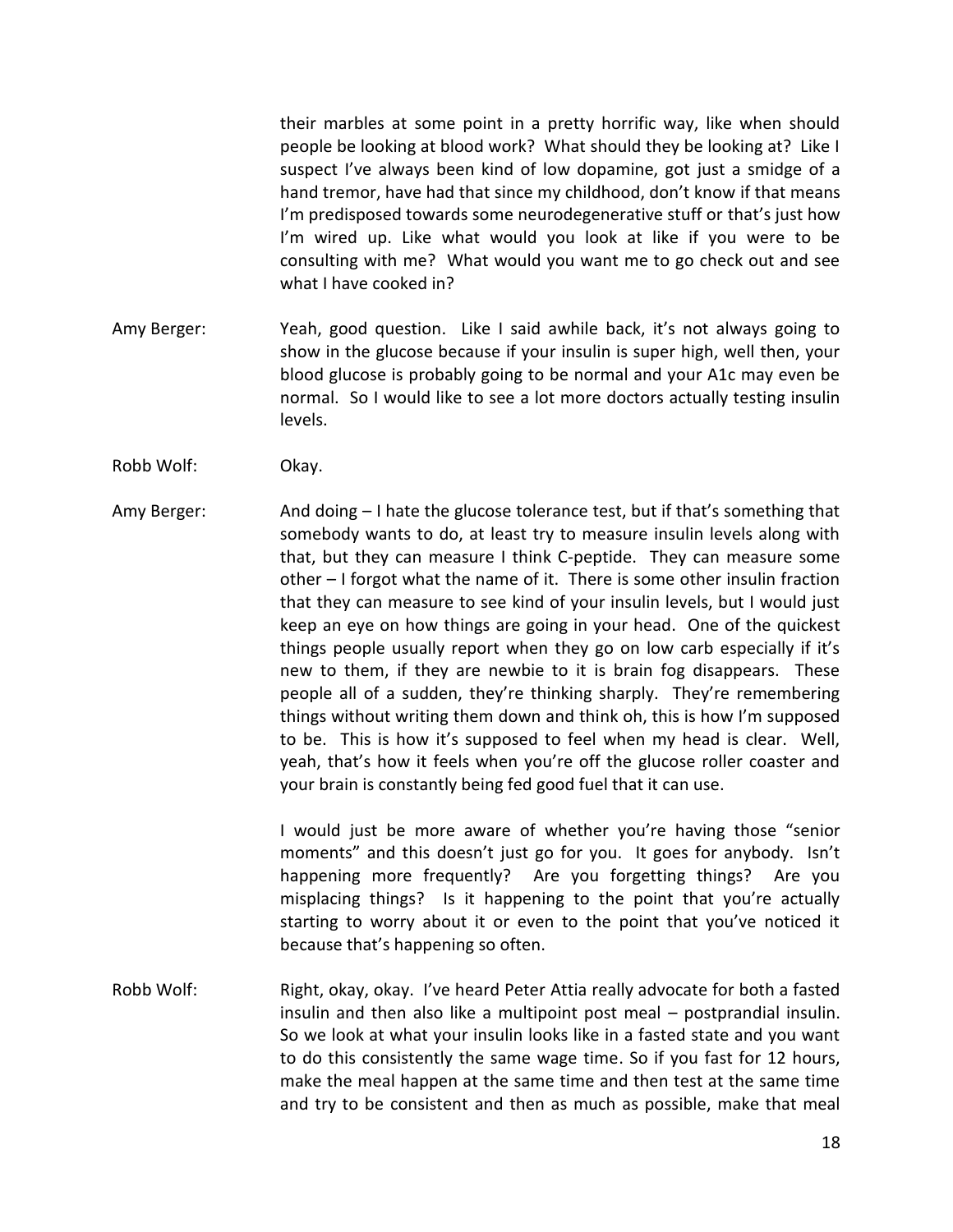with maybe a little bit of a carbohydrate challenge in it. Do it at 30 minutes, 1 hour, 2 hours, 3 hours so that you're getting both the sense of your insulin levels while fasted and then also your response to insulin given a decent carbohydrate load and that should give you then some pretty good feedback about you're not really handling glucose so well like you really do need to ratchet the carbs down so that the total magnitude of insulin and glycemic load is more manageable.

Amy Berger: Yeah, yeah, because I think even in the context of an oral glucose tolerance test at a doctor's office, your results could look great, but are they great because your glucose didn't rise that high to begin with or are they great because you're insulin shot up like crazy and it brought it back down as quick. I just think there's so much more coming out about that. There's a guy named Ivor Cummins, he's really on top of this. He's got a blog, the Fat Emperor. He's doing a lot of really great research on the role of insulin in all of this and heart disease and Alzheimer's and in diabetes because everyone is really just looking a glucose and it seems to be more and more. The glucose is an outcome. It's an effect of what's going on with insulin.

> So there's a good doctor in Seattle named Ted Naiman who they just had a video on YouTube. If people are interested, they can try to Google that or just follow him on Twitter, he'll post it. It's fascinating because I just think we're going to miss the boat if all we look at is glucose because it's not  $-$  it's type 3 diabetes. This is not type 2 diabetes. This is not  $-$  your blood glucose might not be 250. It could be 105, which is not really that high compared to the average person out there.

Robb Wolf: Oh yeah, I know Ted, yeah, yeah, yeah.

**(00:50:18)**

- Amy Berger: Yeah, he's great and so he and Ivor, they're all over the stuff and I just, I think the guys name is Joseph Kraft. He wrote a book about this way ahead of his time about the insulin rather than the glucose itself.
- Robb Wolf: Interesting, interesting. Yeah, it seems to go in a lot of circles with this stuff, but this is again coming back to some of the early Cordain and Boyd eating research when they took a pre-agricultural hunter/gatherer type folks, Kitavans for example and tested their oral glucose tolerance. They showed really, really good both glucose disposal and a very modest insulin release. So it wasn't requiring a lot of insulin and they weren't getting an excessive insulin response to a very large carbohydrate bolus and so it showed that they were pretty darn insulin sensitive and had good insulin signaling and what not. So just baked into the cake, they were pretty healthy in that regard.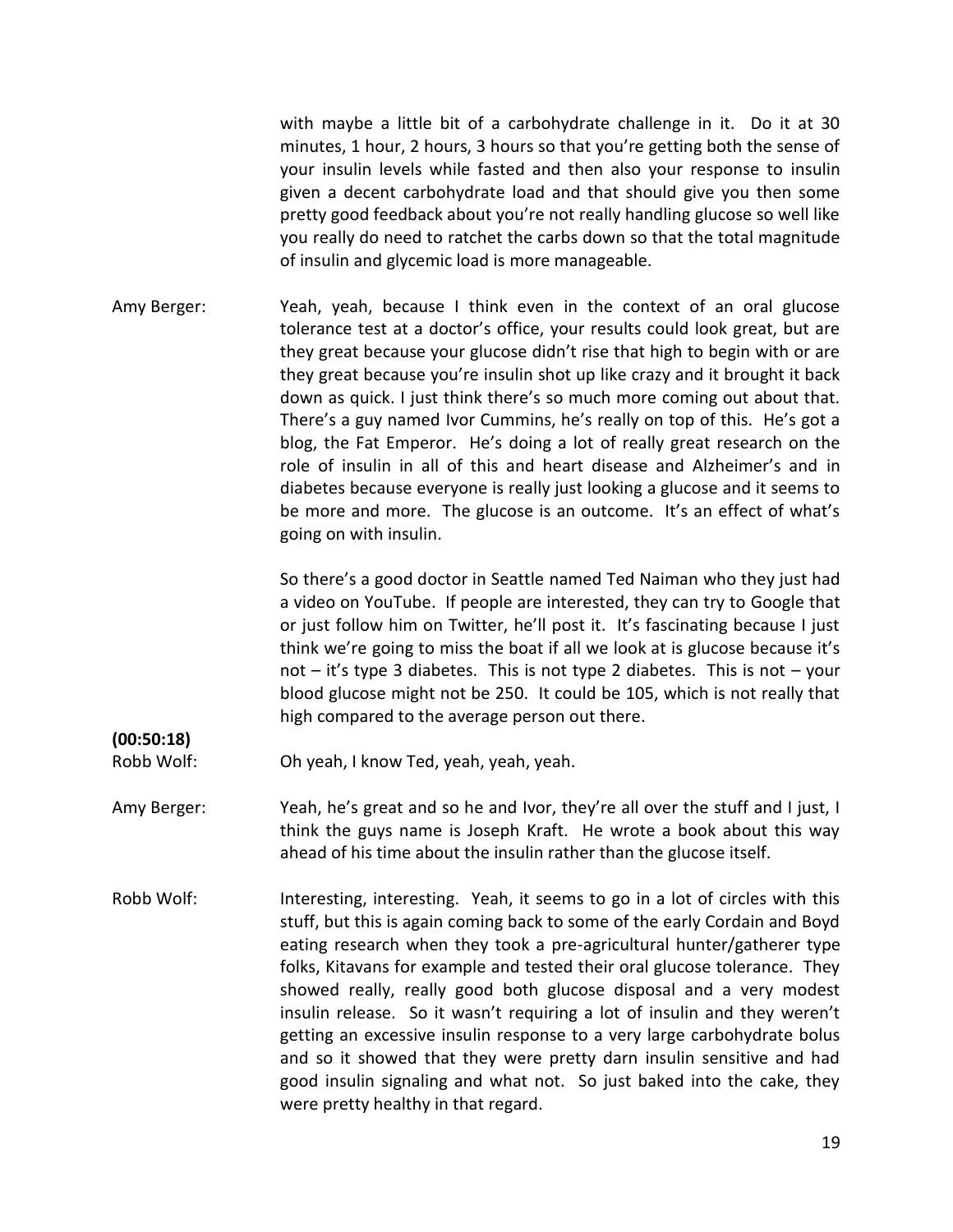Amy Berger: Yeah and I think there are genetic factors that play into that, that it maybe that particular tribe in that particular geographic area, they are evolutionarily conditioned to handle a certain type of diet just fine and that might be really different from the planes Indians in the US or someone up in the Arctic. But it's – there's that APOE4 that people call it Alzheimer's gene and people think that, oh, I'm genetically programmed to get Alzheimer's. Well, it seems that the APOE4s – they seemed to the worst response on this very high carbohydrate diets and there's a lot of questions about whether or not they do well with a lot more fat too because what happens to their blood glucose versus their lipids, it's a little bit questionable. We're not really sure about the deal is there, but I just read a paper the other day that said the E4 has produced less insulin degrading enzymes.

> An insulin-degrading enzyme is an enzyme that breaks down insulin obviously, but it also degrades these amyloid plaques, which is that that's one of the reasons why systemic hyperinsulinemia causes these plaques to form and accumulate. Because as long as there is appreciable amounts of insulin in the blood, this enzyme is going to go after the insulin and it's going to leave these plaques to stay and accumulate and solidify and get in the way of the synapses between the neurons and basically just have all these – they just gunk up the cells. The E4s produce less insulindegrading enzyme and that maybe because this E4s were genetically conditioned or evolutionarily conditioned to not need as much insulindegrading enzymes.

> Let's hypothesize maybe they were conditioned on diets that were lower in carbohydrate to begin with. They would have less of a need to degrade insulin because their diet was less insulinogenic then it makes sense that now in 2015, when we're awashed in cheap carbohydrate, these people are getting the raw end of the deal, but they're not… I have to make it clear that there are plenty of people who are homozygous for E4 that don't develop Alzheimer's and most of the people with Alzheimer's are not APOE4s.

- Robb Wolf: Right.
- Amy Berger: The number one biggest risk factor for Alzheimer's is systemic hyperinsulinemia. So it's like this APOE4 thing is, it's not a red herring, but it certainly doesn't cause Alzheimer's. It does make you more susceptible, but it's not a death sentence.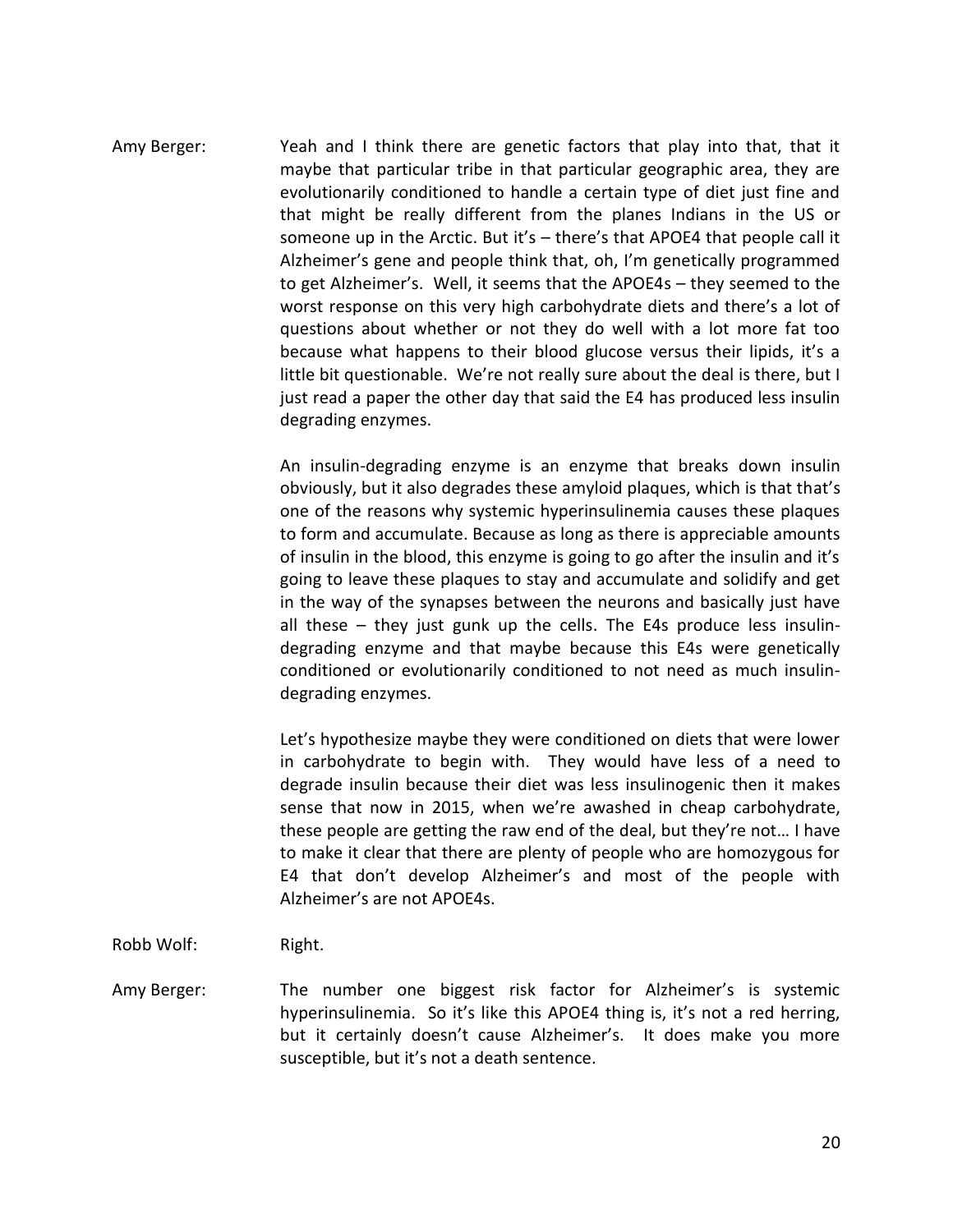Robb Wolf: That's so much of the genetic testing makes me crazy like the BRCA1 breast cancer gene. People look at it as a guarantee of breast cancer, but again, the correlates tend to be insulin related and nobody ever, ever mentions that there is a huge evolutionary advantage that's had with the BRCA1 genotypes and host of other genotypes that may have some epigenetic inputs that can shift them to a nefarious state, but folks women with BRCA1 genotype tend to have lower rates of infection, better child bearing years, more kids like their fecundity is greater. So there's a bunch of kind of evolutionarily baked into the cake benefits that if we get some epigenetic triggers overlaid on those genetics, then they can turn on us.

**[0:55:06]**

It's really frustrating to me that even if the highest levels of research and education on these topics that were not  $-$  on the one hand, when we're telling, we're exploring some of these genotypes that were not hand in hand explaining okay, there maybe some risk factors here, but there's definitely some benefits. Like part of the reason why you are here is because of the benefits of this stuff. It's not something that's inherently broken. We might just have a diet and lifestyle that's broken.

**(00:55:35)**

Amy Berger: Right. I mean that's what epigenetics is all about. Is anyone genetically programmed becomes sick? No. We're triggering these illnesses based on things that are discordant with what we are conditioned for and I just  $-$  it kills me because people that are trying to develop drugs are doing  $$ it's the same thing they're doing with cancer. They are trying to target genetic mutations or trying to discover some kind of silver bullet like, oh, this is the mutation that causes Alzheimer's and they fail every time. There's nothing. There is literally no pharmaceutical intervention for this condition.

Robb Wolf: Right.

- Amy Berger: So why don't we stop it at the source instead. Let's patch the hole in the dam instead of trying to manage the flood after it happens.
- Robb Wolf: Right, right. Well, that's one of the books I've been fiddling with for a while is a little history on medical history and antibiotics worked so well that I think it conditioned all of medicine, all of research to really have an expectation that there was a one disease, one cause, magic bullet solution for everything. I think that we got really, really successful and saw some great benefit with antibiotics and it's not going to work for almost anything else and that simply, it's not just going to happen. These complex disease states need multivariate interventions, sleep, food,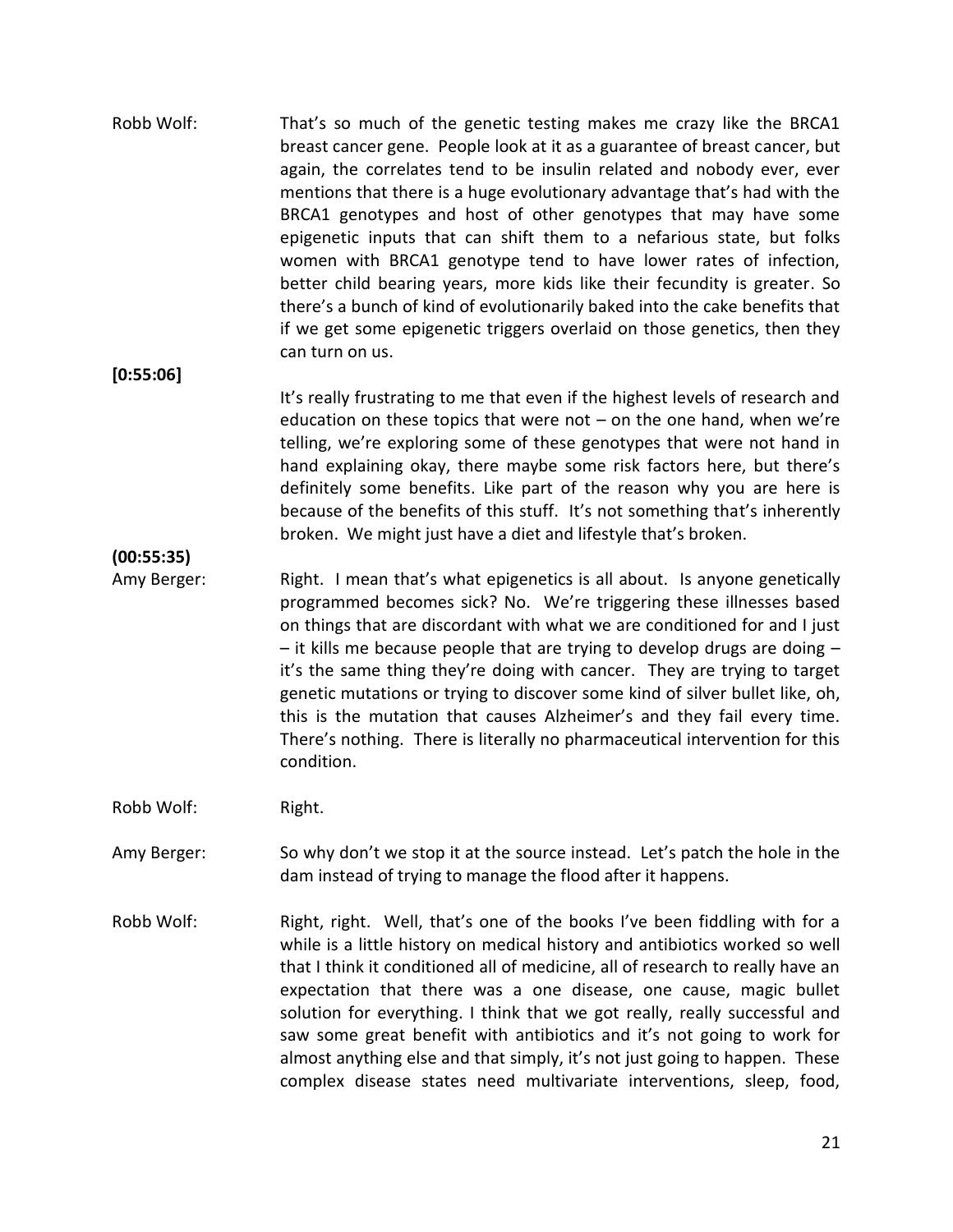exercise, gut biome and that's tough to package into a pill or get a patent on.

Amy Berger: Yeah and certainly, it is difficult. I mean I don't want to sugar no pun intended, I don't want to sugarcoat it, but the book that I wrote, I wrote it for the layperson obviously. I mean I would love if some doctors and some dieticians want to get their hands on this especially if they work in some type of elder care facility or an Alzheimer's facility. But I wrote this to empower the caregivers, the children and the spouses of people with Alzheimer's or mild cognitive impairment so that they can understand, here is what's going wrong. Here is why we think it's going wrong and based on that theory, here's how to fix it because it's not easy. It is going to require a multifaceted intervention and some of this – these families are going bankrupt because whether it's long term care of some of them have to stop working in order to take care of their parent or their spouse and there's nothing to help them and all I'm saying is let's try this.

> Let's use Robb Wolf greasy used car pitch like just try this. If it doesn't work, it doesn't work, but there's nothing else out there. They're not hearing this from their doctors. All this fantastic information that's coming out of a lab, that's coming out of the PhDs doing the research, they don't have time to write books like this for the average Joe on the street to understand. I wrote this as kind of the English translation of the research into something anybody's mom or dad or guy next door can understand and implement and it's not easy. You have to be in control of the person's food supply. You have to make sure they're getting enough sleep. It is I wouldn't say it's a full time job, but certainly, you can't leave this people to their own devices. This does have to be managed. It has to be – you have to have your ducks on the row if you're going to hep somebody with this. So I don't want to make it sound like it's easy, but there's nothing else out there and I just think this is worth trying if nothing else.

Robb Wolf: Awesome, awesome. I'll throw this out there and then I want to talk to you about this actually offline, but a good friend of mine Tori Zellick wrote a book called The Caregivers Day Planner.

Amy Berger: Oh.

Robb Wolf: She navigated the long protracted decline of her mother dealing with breast cancer and was pretty appalled by the lack of resources for the caregiver and so she put together this book and it's amazing. Like you take it with you to the doctor. You take it with you to every medical events and it provides places to document the food, the medications and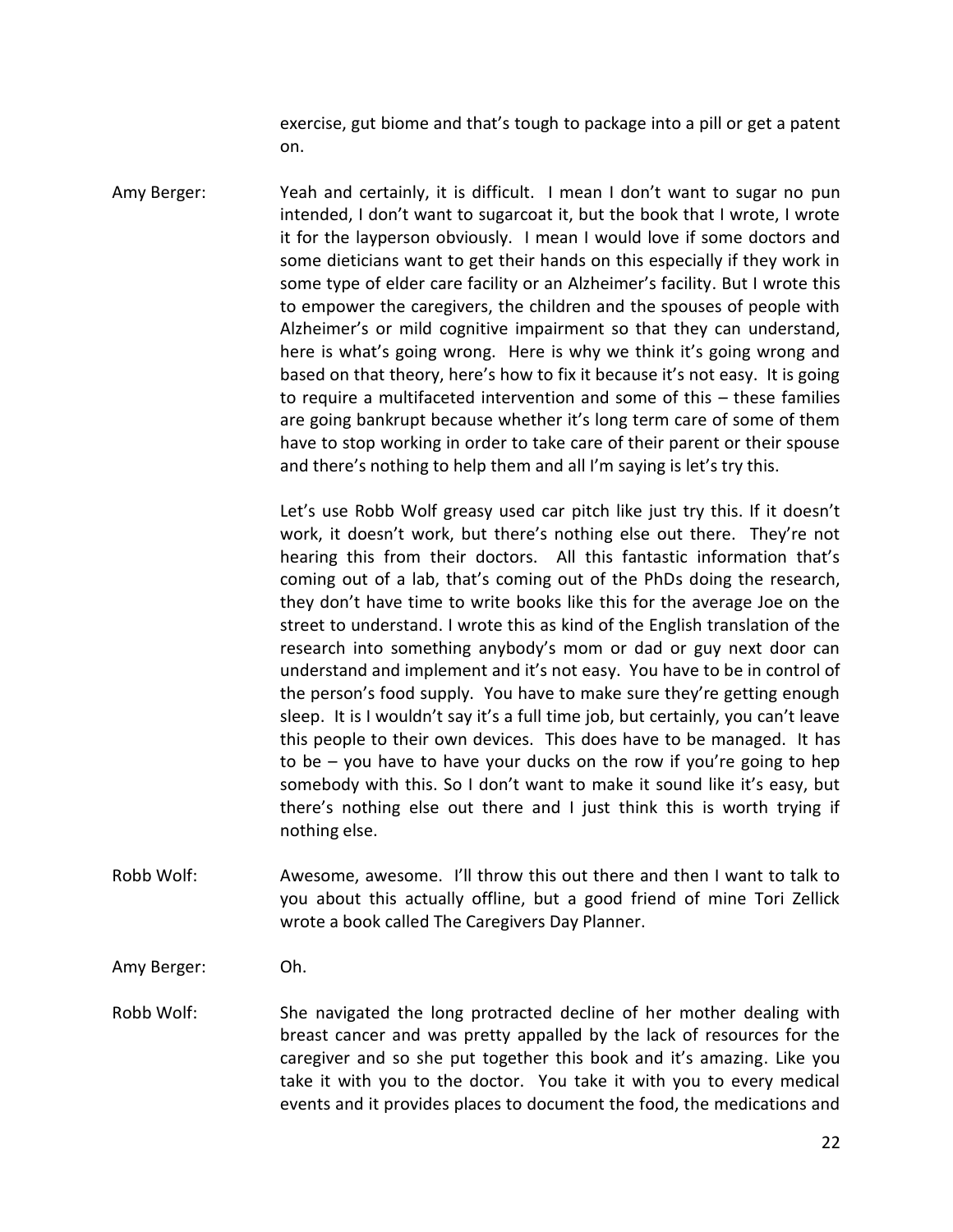all that stuff so that every single of it gets documented. Everything is right where you need it. The doctor knows where to look for. The pharmacist can update stuff and so I think that there could be some really powerful synergy there. It's called The Caregivers Day Planner and I definitely want to introduce you to her offline so.

**(01:00:09)**

- Amy Berger: Yeah that sounds great. People need that. I mean caregiving if you weren't already sick, you could make yourself sick being a caregiver just because you will neglect your own health.
- Robb Wolf: Right, right, yeah, yeah. It's yes indeed, yeah. So Amy, where can folks track you down in particular the Alzheimer's antidote and the continuing awesome work that you do in online?
- Amy Berger: Oh thank you so much. My book is called The Alzheimer's Antidote and it's at alzheimersantidote.com. It is an E-book. It's just PDF that you download. If there's any publishers out that are listening, I'm definitely amenable to a real book deal, but by website is tuitnutrition.com. You can check out my blog there. I have my services what I do there. That's it on me. I mean I'm on Twitter @tuitnutrition and…
- Robb Wolf: And you're all over the Robbwolf.com message comment section. You're easily our most prolific and educated commenter on there so thank you.
- Amy Berger: Oh no, thank you, not always, but sometimes I try to get on and I only comment when I feel like I had something useful to say. I'm not going to just write a comment that says, hey that's great, I agree. If I have something meaningful to contribute, then I try to do it.
- Robb Wolf: You've had some great stuff and you've unleashed some big boot ass kickings on there every once in a while. And people need one so--
- Amy Berger: Thank you so much.
- Robb Wolf: Yeah thank you. Well Amy, it's just a huge pleasure finally connecting with you. It's kind of funny in this virtual worlds, you build – at least in your head like these relationships with people. It's kind of like I've "known you for ages through Twitter and Facebook and the blog and all that stuff" So it's kind of funny you get a sense of a relationship that really isn't as fleshed out as what it could be and truly a huge treat to talk to you. Really stoked for the work that you're doing. You do a lot of individual consulting too, talk to folks a little bit about that before we wrap up.